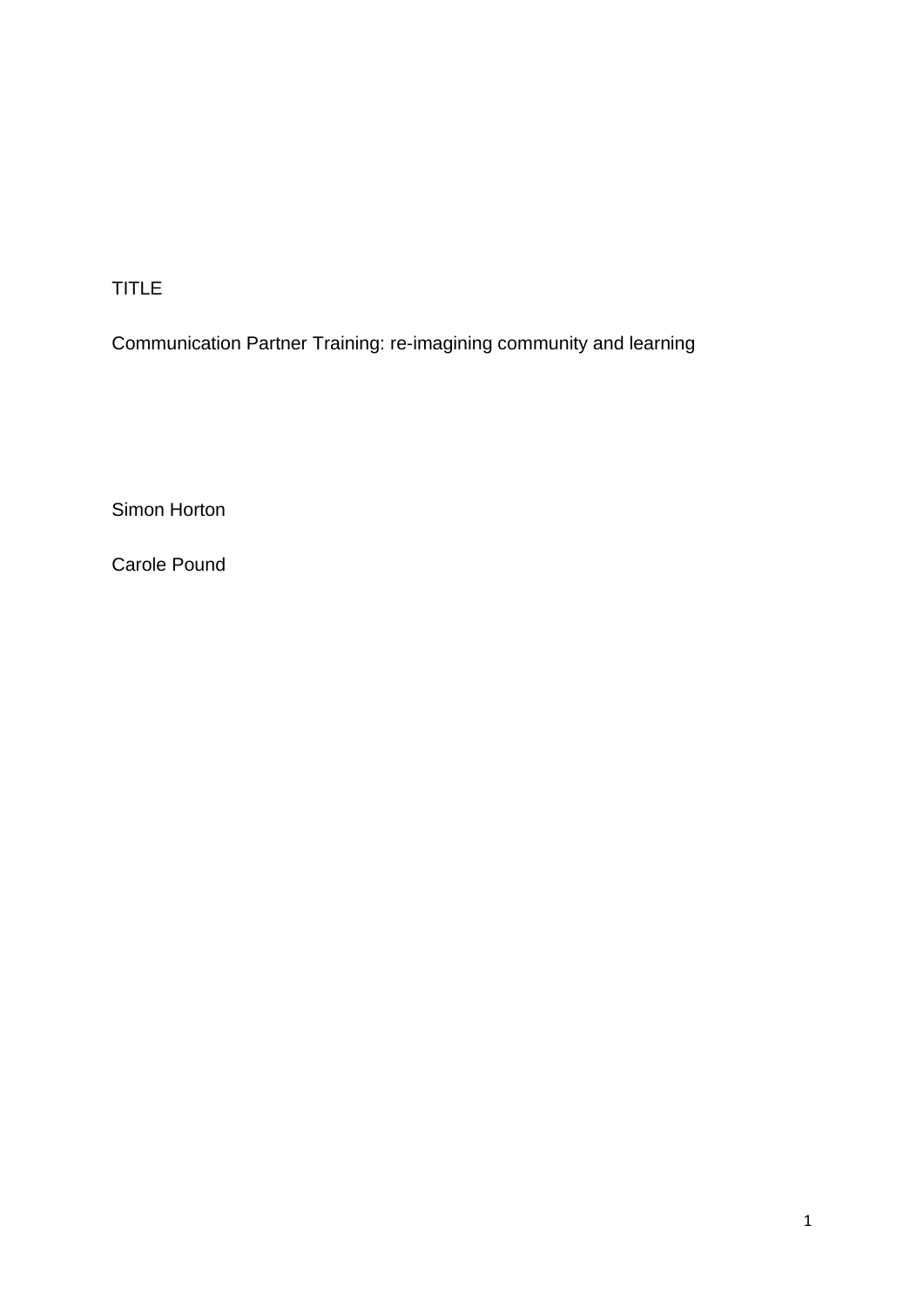#### **Abstract**

*Background*: Learning is integral to Communication Partner Training (CPT) initiatives. Key theories include experiential learning and adult learning theory. The ways in which these have been applied, however do not consistently address the needs of people with aphasia and other stakeholders in CPT. Participatory, relational and collaborative approaches, subsumed within an expansive learning framework, which provides theoretical principles and scope for critical examination of the 'who', 'why', 'what' and 'how' of learning have the potential to address these shortcomings.

*Aims*: The objective of this paper is to critically review experiential and adult learning in CPT, subsequently examining participatory and relational approaches within the framework of expansive learning, using an example from a health care context.

*Main contribution*: Expansive learning is described, and its potential application examined through an example of CPT in a health care context and critical discussion of the literature.

*Conclusions*: Expansive learning provides a sound theoretical and practical basis for CPT initiatives across a range of contexts, and enhances our understanding of how to achieve goals of communicative access and social participation.

## KEY WORDS

Aphasia; Communication Partner Training; experiential learning; adult learning; participatory approaches; expansive learning

## ACKNOWLEDGEMENTS

This work was supported by the Danish Council for Independent Research in Humanities under grant number DFF-4180-00046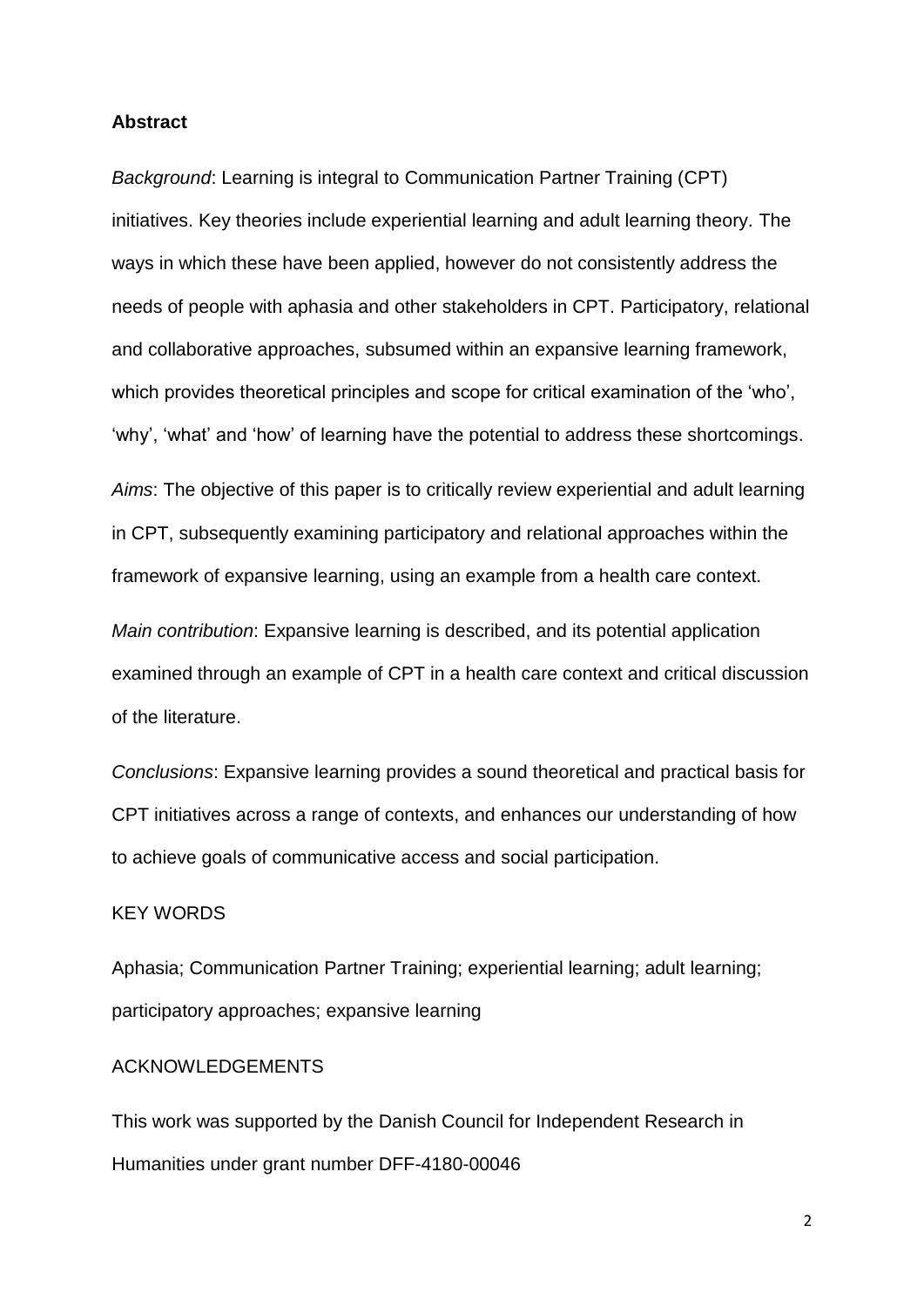## **Introduction**

Concepts of learning, where an individual or group of individuals acquire some new knowledge or skill resulting in a relatively long-lasting change in behaviour are integral to many Communication Partner Training (CPT) initiatives. The paper by Cruice *et al*. (this issue) shows how such concepts may be set out in terms of 'intervention components' and 'mechanisms of change', which aim to produce a desired outcome. These include some specification of the knowledge or skills to be targeted and – generally – involving an 'expert' who makes decisions about what is to be learned and how. In this paper we will consider some of the learning approaches which have predominated in studies of CPT; we will then go on to explore a range of concepts, practical issues and questions around the notion of transformation and learning in CPT, drawing on a theory of 'expansive learning', a systemic framework, whose object is the entire activity system in which learners are engaged (Engeström, 2001; 2004; 2009; Engeström *et al*., 2006). In so doing, we will introduce key concepts from participatory, relational and collaborative approaches to learning and action, as well as drawing on the work of other authors in this special issue, specifically referring to the humanising values framework (Pound & Jensen, this issue), Activity-based Communication Analysis (ACA) (Ahlsén & Saldert, this issue) and Communication Accommodation Theory (Simmons-Mackie, this issue).

The main goal of most CPT studies reviewed in terms of how interventions are reported (Cruice *et al*. (this issue)) was to increase knowledge (e.g. of communication strategies) and awareness (e.g. of own behaviours), and increase facilitatory behaviours (e.g. supported communication skills) in order to enhance communication between communication partners (CPs) and the person with aphasia (PWA). Key to many of these approaches is Kolb's theory of experiential learning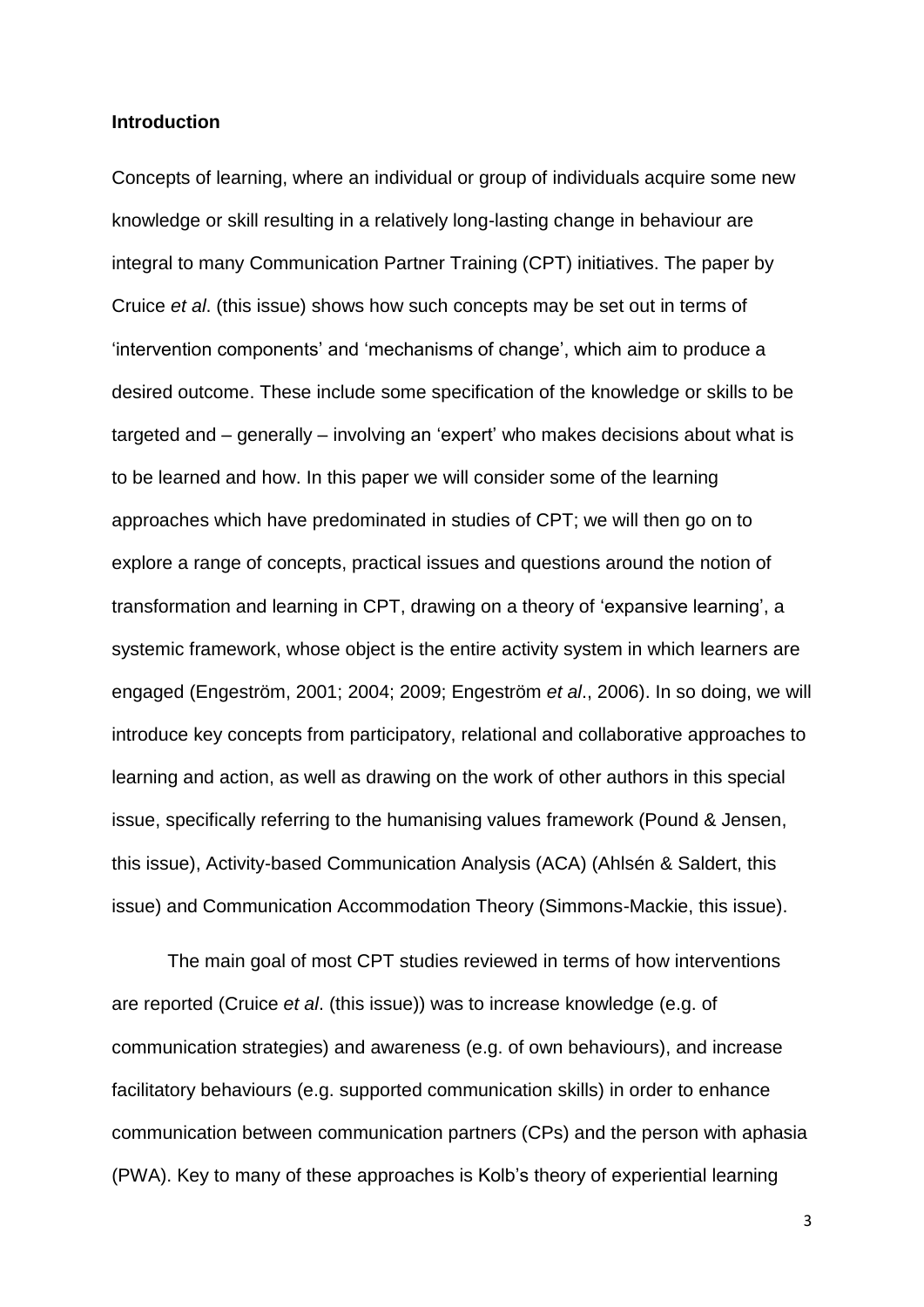(e.g. Kolb, 1984; Kolb & Kolb, 2009), a meta-cognitive process, taking its inspiration from William James and Carl Rogers among others. The Kolbian learning cycle (Kolb, 1984) will be very familiar to clinicians generally and practitioners of CPT in particular (see Figure 1). Here, learners are enabled to engage with a 'concrete experience' (CE) on which they are asked to reflect in some way (Reflective Observation, RO), perhaps through discussion or in writing; this is followed by a process of abstraction (Abstract Conceptualisation, AC), through which new implications for action can be derived and subsequently tested (Active Experimentation, AE) (Kolb & Kolb, 2009). Kolb & Kolb (2009) stress how James' (1912) philosophy of radical empiricism, where "everything real must be experiencable somewhere, and every kind of thing experienced must be somewhere real" (pp. 159-60) means that all modes of the learning cycle (i.e. not just simply CE) are part of the experiential learning process. Importantly, a person's consciousness of their own learning process can be used to improve learning, consciousness itself being "an aspect of experience" (Kolb & Kolb, 2009: 301). This leads to a metacognitive learning model, which crucially, includes concepts of learning about oneself as a learner. The model operates in a learning spiral (rather than a cycle), implying that experience, enriched by reflection grows continually, and "the new experience created becomes richer, broader, and deeper" (Kolb & Kolb, 2009: 309). Metacognitive strategies for learning include practice ("practice makes perfect", p. 313), deployed in individually unique ways (learning style), within both physical and life spaces (learning space) (see Kolb & Kolb, 2009).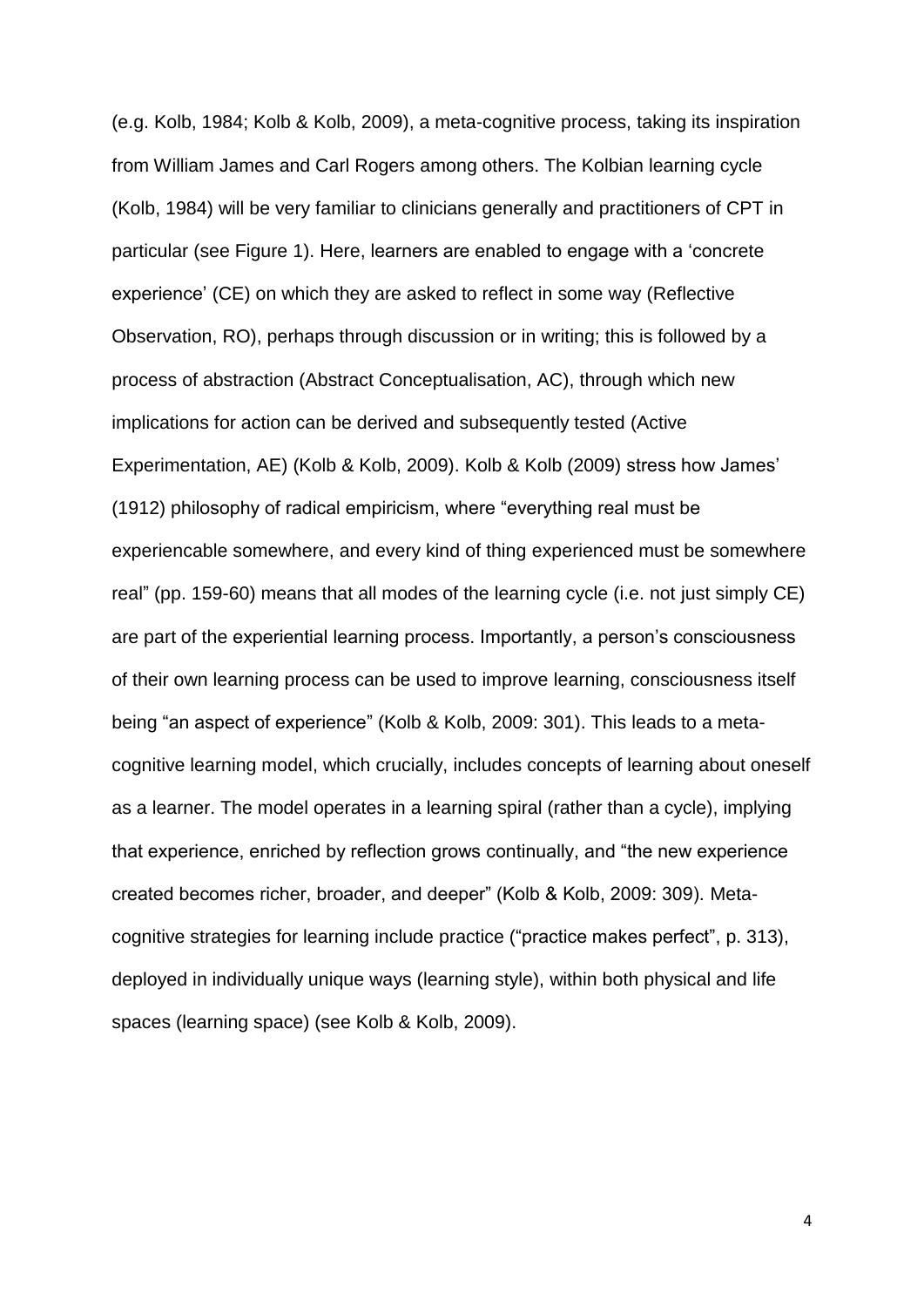**Figure 1** The experiential learning cycle (Kolb & Kolb, 2009)



#### *Experiential learning in current approaches to CPT*

A number of CPT programmes and research papers make specific or implied reference to experiential approaches as the basis for 'learning' or 'training', including: Supporting Partners of People with Aphasia in Relationships and Conversation (SPPARC) (Lock *et al*. 2001); the Dutch adaptation of SPPARC (Partners of Aphasic Clients Conversation Training [PACT], Wielaert & Wilkinson, 2012); and Supported Conversation for Aphasia (SCA) (Kagan *et al*., 2001).

In the SPPARC programme Kolb's (1984) work is cited as the basis for 'Step six' (the final phase), where the clinician leads participants through a three-stage process: i) gaining awareness of a general area of conversation particular to that partner or couple, through clinician-led explanations or videotaped examples, handouts, written exercises or role plays; ii) gaining or developing awareness of their own patterns of conversation; iii) identifying and using strategies for change. Lock *et*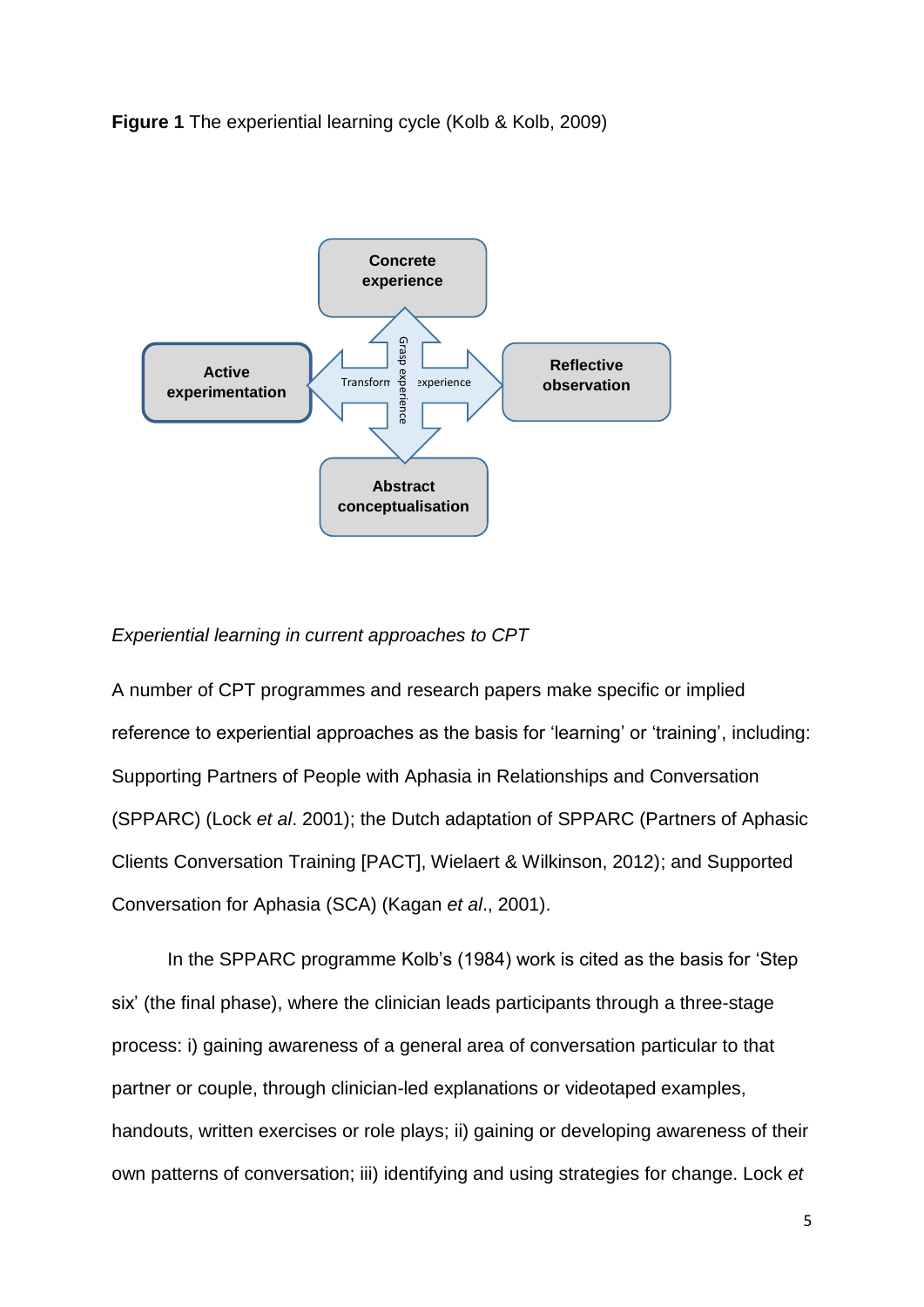*al*. (2001) emphasise the need for participant-driven selection of targets for change, as well as flexibility in the programme, and emphasize the need for participants to test new strategies and reflect on the success of these. The clinician's role is to "instil them with the confidence" to do so (Lock *et al*., 2001: 29), but how this should happen is not explicitly specified.

SCA and related programmes are founded on principles of social participation, with professionals or volunteers trained in techniques for acknowledging and revealing competence of PWA. "Experiential" methods generally consist of hands-on working with PWAs, with opportunities to practice techniques (e.g. Kagan *et al*., 2001); receive feedback from a PWA (e.g. Horton *et al*., 2016; Cameron *et al*., 2015; McVicker *et al*., 2009); and 'reflect' (e.g. Jensen *et al*., 2015; Sorin-Peters *et al*., 2010).

Some CPT programmes have consciously espoused adult learning or learnercentred principles in their approach, including: Conversation Coaching (Hopper, Holland & Rewega, 2002) and the approach to CPT described by Sorin-Peters and colleagues (Sorin-Peters, 2003; 2004; Sorin-Peters & Patterson, 2014). These programmes underline the importance of learning as a consequence of experience through the restructuring of previous knowledge. Principles of adult learning theory (see Holland & Hopper, 2005) such as collaboration, active involvement in the learning process, self-directed learning goals, which are relevant to the specific concerns of the learner underpin conversational coaching (Hopper, Holland & Rewega, 2002) and learner-centred approaches (Sorin-Peters, 2003; 2004; Sorin-Peters & Patterson, 2014). Conversational coaching provides 'live' training within a dyadic conversational context. Coaching, consisting of clinician interventions during dyadic interaction follows a session where participants have selected their own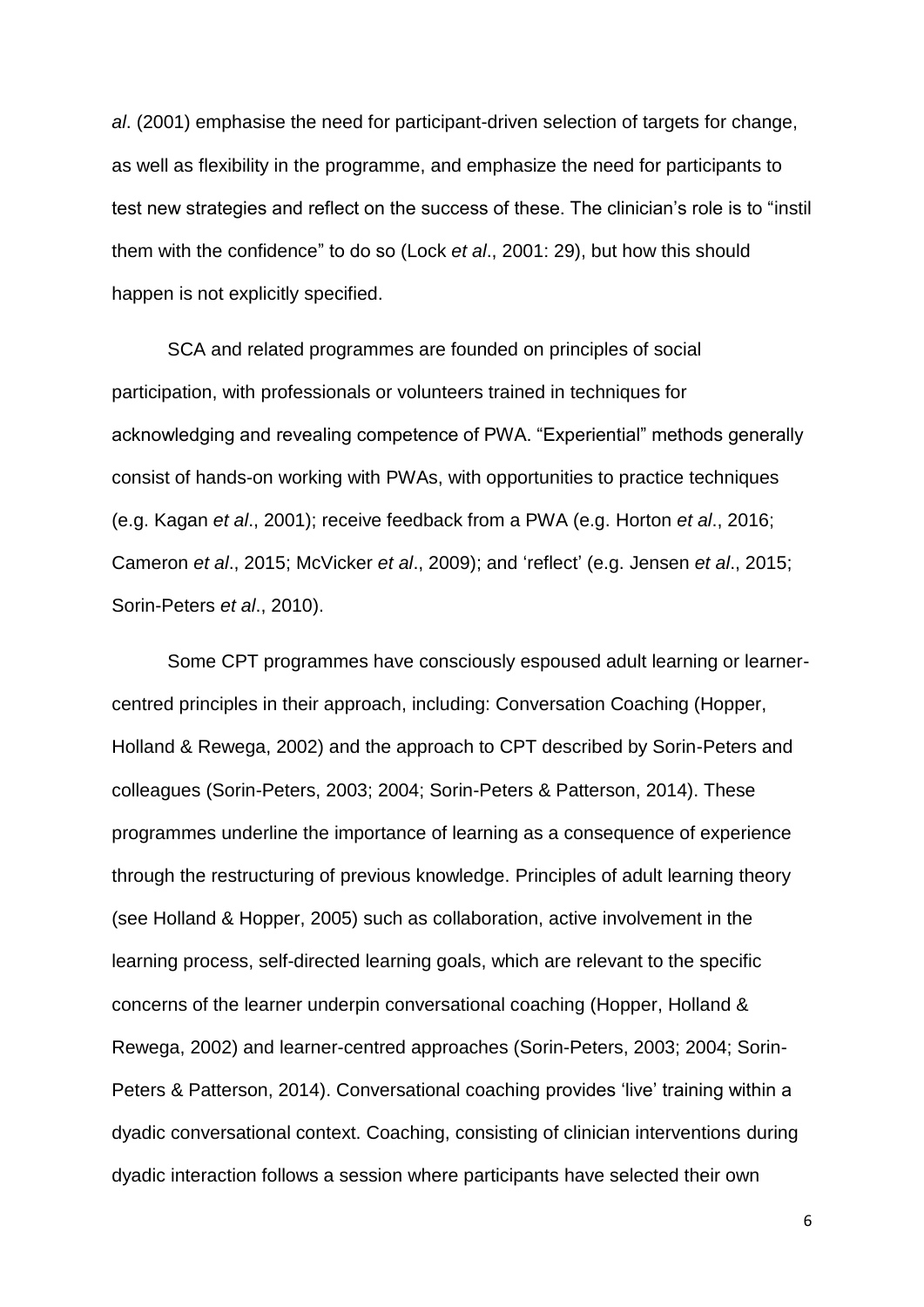preferred strategies to facilitate communication. The learner-centred approach reported by Sorin-Peters (2003; 2004) and Sorin-Peters & Patterson (2014) also reflects adult learning principles, framed within a Kolbian learning cycle. Sorin-Peters (2004) highlights the significance of involving the whole person, taking into account emotions, relationships and spiritual capabilities for example, and argues that "a combination of education, communication skills and counselling [would] be beneficial" delivered within an explicitly framed adult education model (Sorin-Peters, 2004: 954).

In general the CPT literature explicitly or implicitly presents the clinician as both expert and the locus of power for change, whose perceptions of what constitutes positive or negative communication behaviour tend to determine training goals and processes (Sorin-Peters, 2003; 2004). However, as Sorin-Peters (2003) argues, it is not just CPs or PWA who are learners in the CPT process – clinicians and researchers themselves need to move through their own learning cycle and should be prepared to enter into an active collaboration of learning with CPs / PWA. At worst, if a clinician is too focused on a fixed programme or does not engage PWA and CP sufficiently, s/he may overlook important concerns, for example: PWA's need to address "social, relational and psychological issues" through appropriate interaction with clinical staff (Loft *et al*., 2017a: 3); or their experiences of overaccommodation (Simmons-Mackie, this issue), where partners talk too loud or overenunciate to accommodate to the perceived language impairment, may not be foregrounded. CPT may be hard for CPs to engage with due to the use of technical terminology or professional jargon, where concepts are perceived as too theoretical (e.g. CA derived concepts such as 'repair'), with the result that the purpose of the therapy content is not always clear (Johnson, 2015). In addition Johnson *et al*.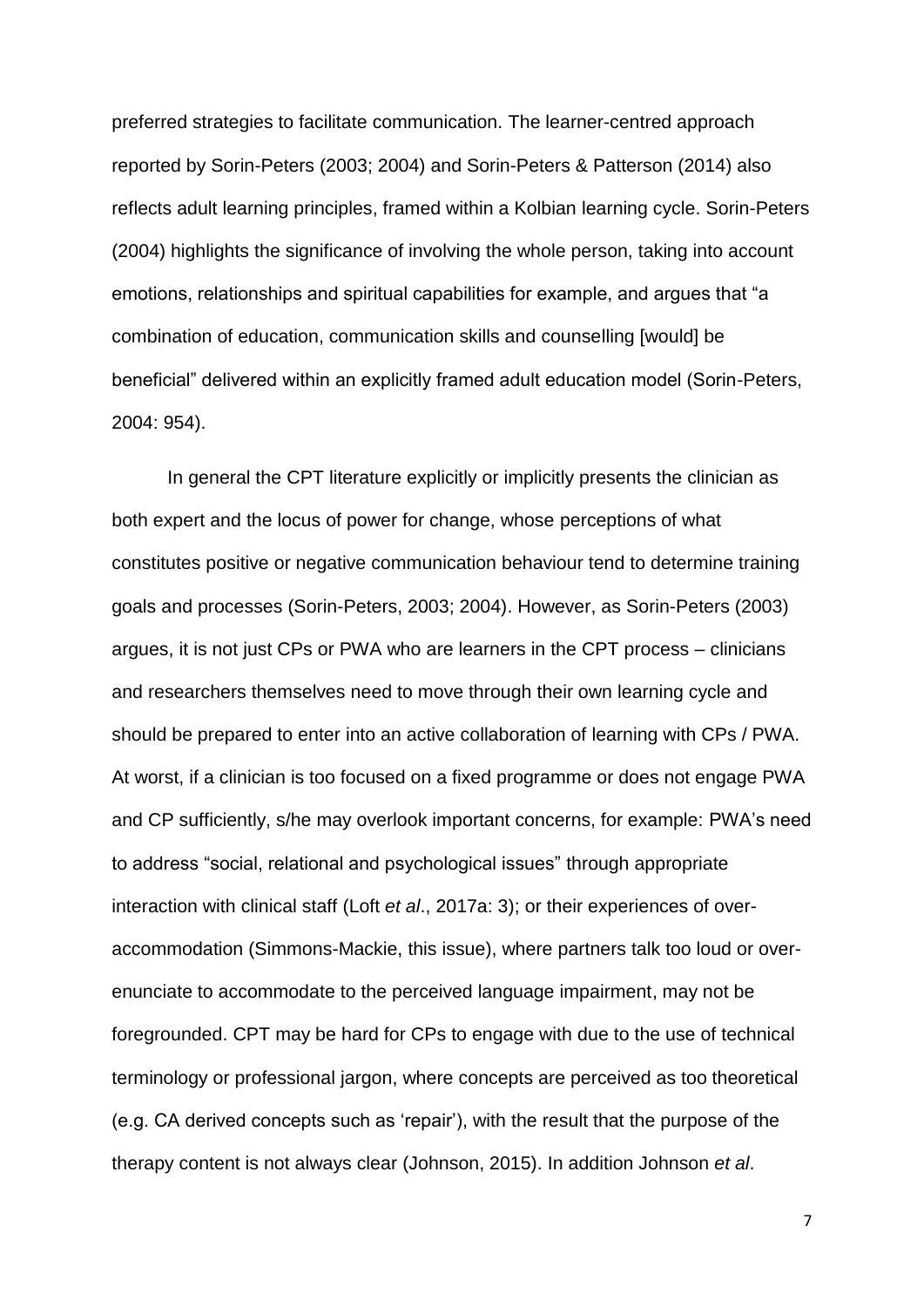(2017) point out that while Kolbian learning theory may help raise awareness of barriers or counterproductive conversational behaviours it is not in itself sufficient to drive change in those behaviours.

In the following section we examine some of the issues entailed in enterprises of collaboration, participatory action and learning, before setting out an illustrative example of CPT within the frame of expansive learning.

# **Collaborative and transformative learning – exploring alternative paradigms for learning and change**

Learning on the part of all participants has been identified as an explicit objective of Action Research (AR). AR approaches to learning are apt in considering approaches to CPT since AR fundamentally encourages a focus on a collaborative, dynamic approach to addressing practical problems in social systems enabling human beings to flourish (Reason & Bradbury, 2006). Core to the pioneering development of AR by Kurt Lewin and colleagues in the 1950s, and including the eclectic family of AR approaches that exist today is an exploration of change through learning. Learning takes place in a dialogue, founded on cooperation between researchers and clients, and transformative action grounded in cycles of open and critical reflection (Reason & Bradbury, 2006; Greenwood & Levin, 1998). One particular style of AR that is relevant to CPT in helping develop and expand understandings of transformative learning is Participatory Action Research (PAR).

PAR is underpinned by the philosophical writings of Paolo Freire, a Brazilian educator and social activist who worked with communities oppressed by poverty and illiteracy in South America. Freire used a banking metaphor of teaching and learning to articulate the need for a more humanising and inclusive way of learning (Freire,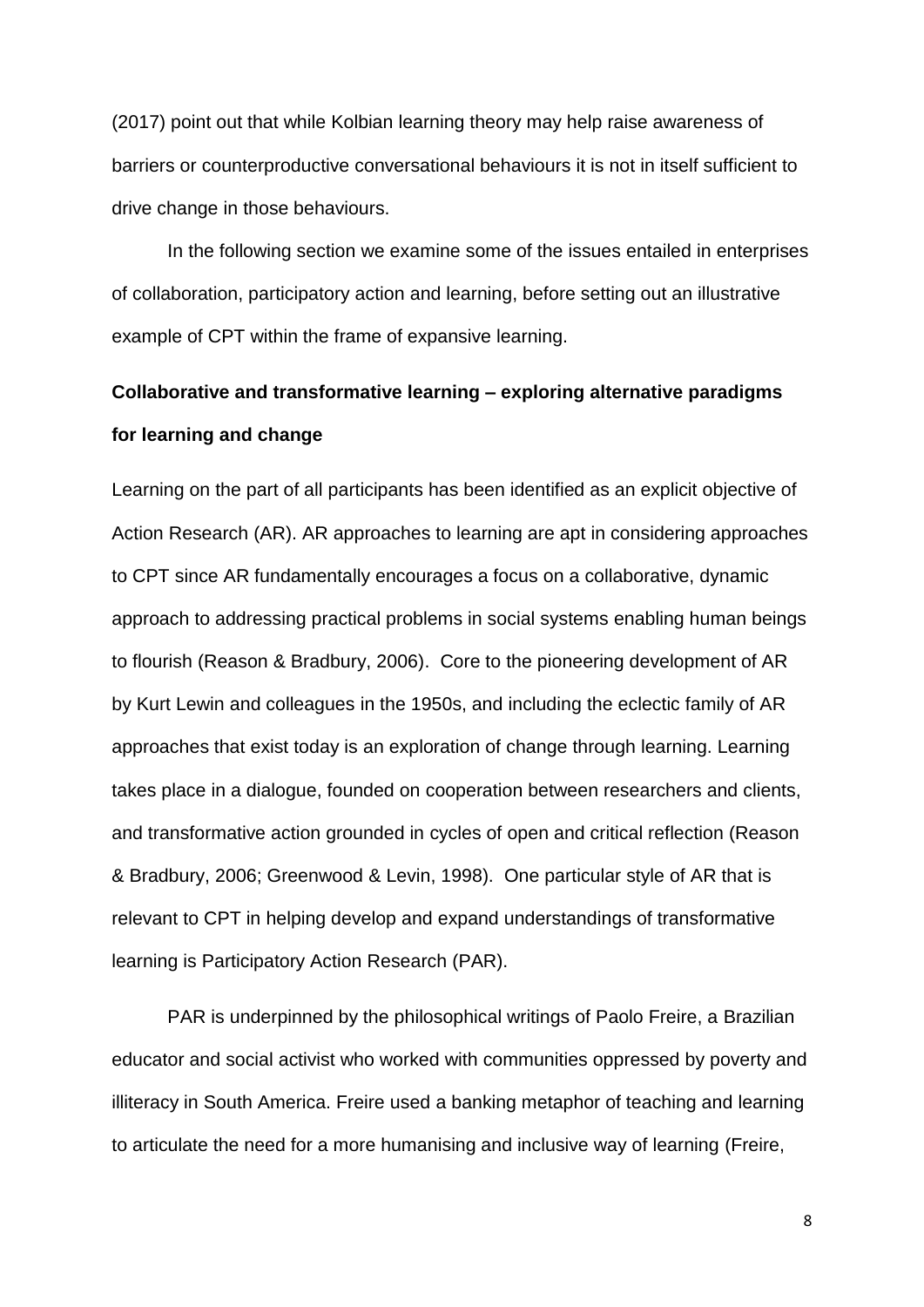1970). He asserted that for transformative learning and real social change to come about it was insufficient for teachers to 'gift' knowledge to learners. Rather learning and change required that students should have agency as critical co-investigators, always in dialogue with 'the teacher'. Through careful listening, extensive dialogue and continuous cycles of collaborative reflection and action, teachers and learners come together in a space of "mutual humanisation" (Freire, 1970:56), where individual and collective change can take place. This dialogical action creates the opportunity for generative learning rather than just the acquisition of new knowledge and new behaviours, which are constrained by more linear learning processes.

A cornerstone of Freirian ideas about learning is critical consciousness or a deepened consciousness about a situation leading to transformation and social agency. Reviewing applications of a Freirian methodology to teaching and learning, Bates (2016) notes critical steps to be: identification of the nature of the problem; collaborative work to explore the problem; and production of a plan of action based on this collaborative, multi-perspectival analysis.

PAR is gaining in popularity as a methodology for generating change and new knowledge within health research (Koch & Kralik, 2006) and education (Kemmis & McTaggart, 2008). It is one of the cornerstones of experience based co-design (Robert, 2013) since it reinforces the importance of contextualised, collaborative solutions where the experience of all parties is explored and valued. PAR encourages the use of creative methods to expand upon the issues under scrutiny (communication, conversation, social inclusion) and therefore question dominant, professionally owned and informed discourses (Kramer-Roy, 2015; Koch & Kralik, 2006). With an emphasis on empowering participants/co-investigators both at an individual and collective level it reinforces relational approaches to learning and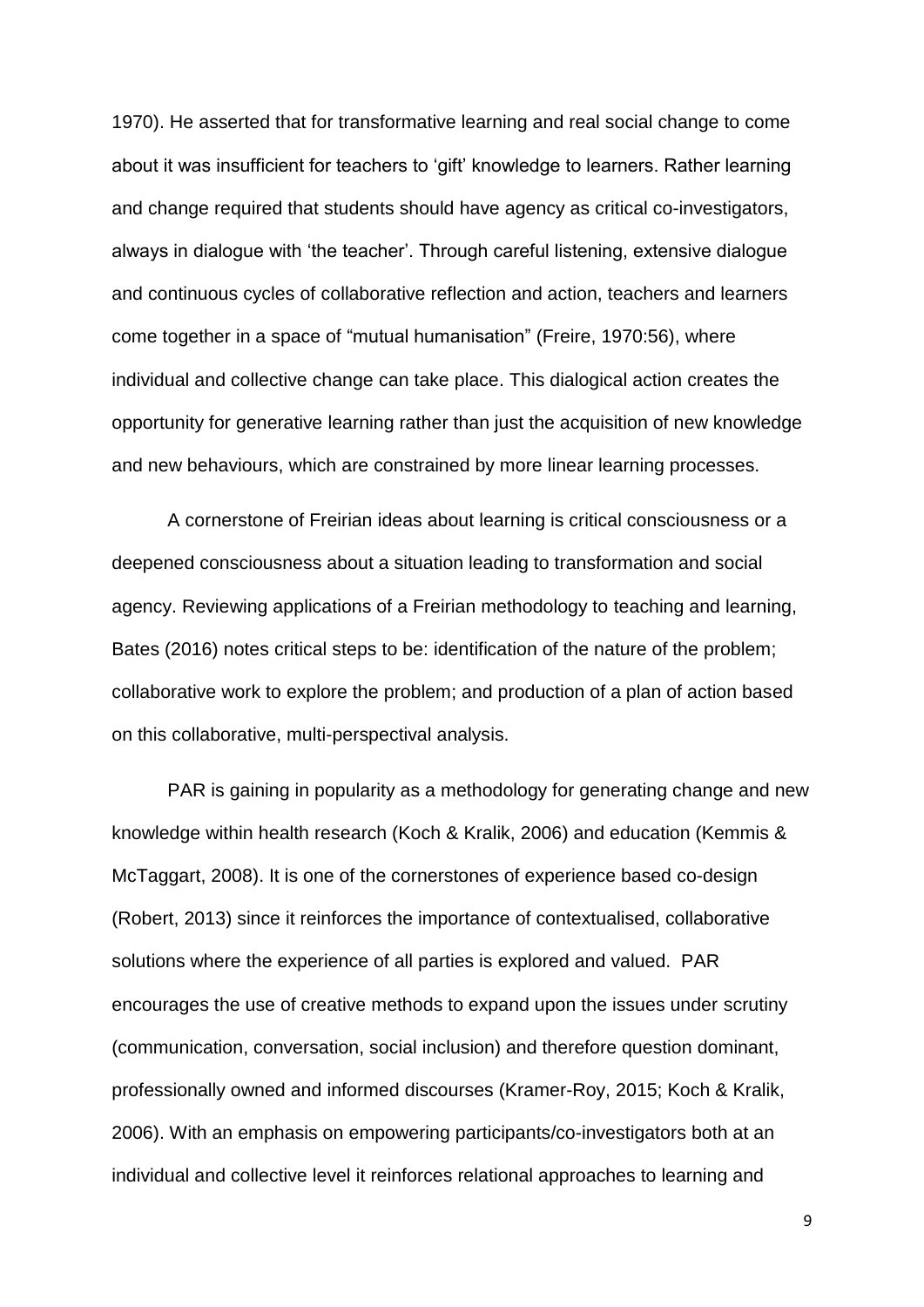dialogical processes of change. To echo a familiar concept from CPT programmes, it foregrounds interactional processes of learning, not just the transaction of information (about aphasia and communication techniques).

In summary, current approaches to CPT tend to under-emphasise the need to embed experiential learning in all phases of the Kolbian model, referring to a cycle rather than a spiral of learning; and foreground previous knowledge and experience rather than experience 'in-the-moment'. The clinician, generally cast as expert, teacher or trainer tends not to be considered as a collaborator in the learning process; CPs are generally framed as recipients of information, knowledge and expert advice. With heightened emphasis on the possibility of learning through being present, authentic and vulnerable in a relational context, processes of learning underpinned by PAR and critical consciousness align philosophically with lifeworldled approaches to healthcare, rehabilitation and learning (Dahlberg *et al*., 2009; Galvin & Todres, 2012).

We argue that CPT will benefit from an approach to workplace learning that is capable of organising such participatory, collaborative and relational approaches within a coherent framework. In the following section we describe how Engestrom's theory of expansive learning may help to provide such a practical framework for conceptualising and operationalising CPT, embodying as it does a heightened focus on key principles of collaboration and context within defined activity systems. We set out a theoretical example of a CPT initiative within a healthcare context, illustrating the opportunities and challenges of an expansive learning approach, through examples from and discussion of selected literature.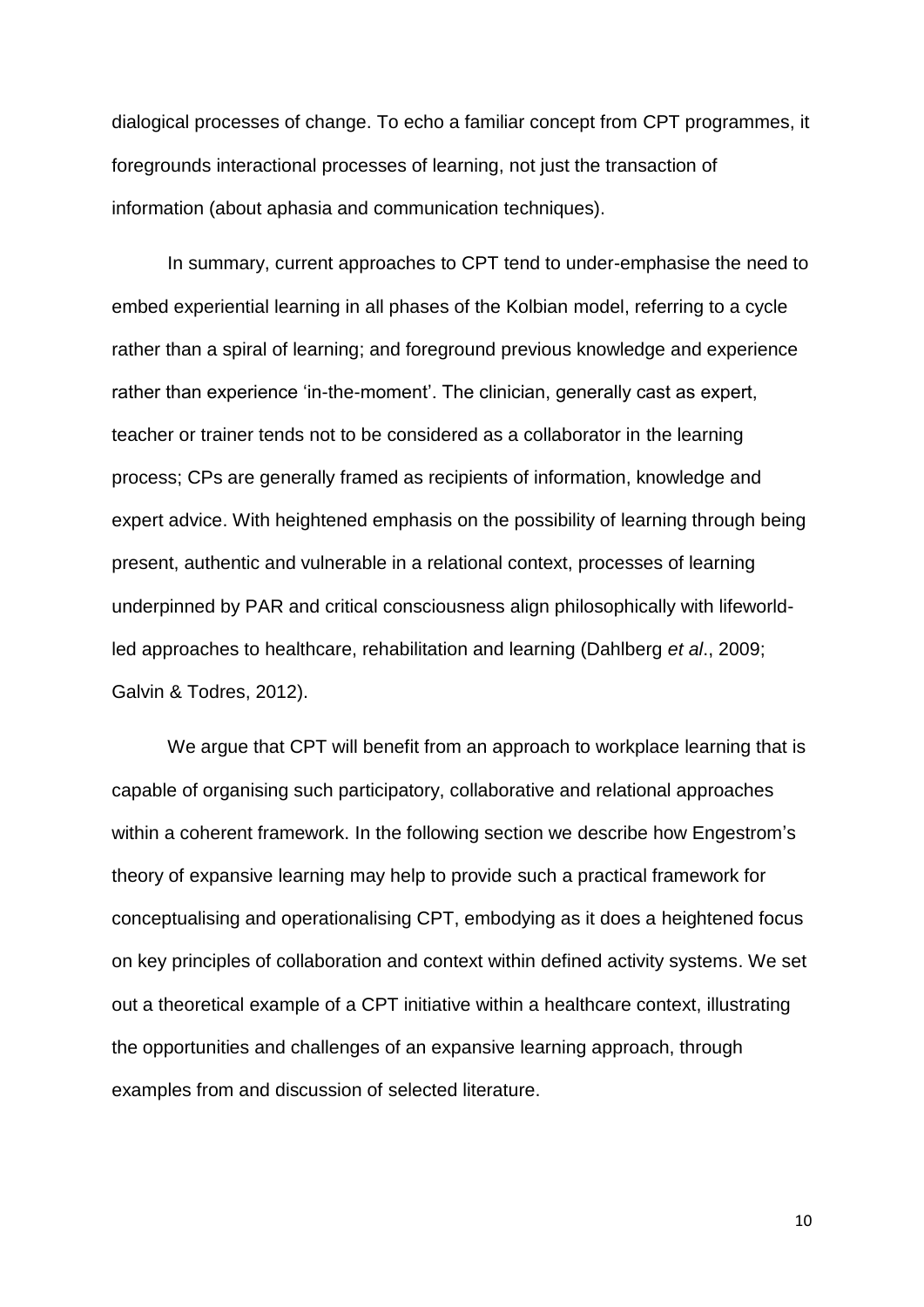## **Expansive learning: opportunities for enriching CPT in a healthcare context**

Engeström (2001) argues that in transformations of personal life or working practices new forms of activity must be learnt that do not yet exist, and which must be learned as they are being created. While Engeström's (2001) frame of reference is not specifically aphasia or CPT, this issue is clearly exemplified in the experiences of people with aphasia, family members or health care professionals, who face numerous uncertainties in the days and months after onset of aphasia, and must continually fashion responses to these uncertainties as they arise. For example, while they may be able to learn certain types of responses, deemed to be 'correct' in any given context (e.g. 'give time for PWA to respond'), and the underlying rules governing these (e.g. 'I know you know'; respect for PWA's competence), they are continuously faced with any number of contradictory demands (e.g. 'give time for PWA to respond' vs need to complete work-based tasks within time constraints) and uncertainties (e.g. making sense of new life conditions). It is in such a context that Engeström proposes a 'collective endeavour' through the systematic framework of expansive learning theory, guided by five key principles: i) a collective activity system, seen as networked to other activity systems, which is the prime focus and unit of analysis; ii) the activity system is a community of multiple points of view, traditions and interests; iii) the activity system, with its problems and potentials must be seen in the context of its own history; iv) contradictions (not 'problems' or 'conflicts') are seen as sources of change and development; v) expansive transformation is possible and is achieved when a radically new horizon of possibilities is embraced (Engeström, 2001, pp.136-137).

These principles are set out in Table 1 with examples from current approaches, contrasted with potential opportunities for enriching CPT.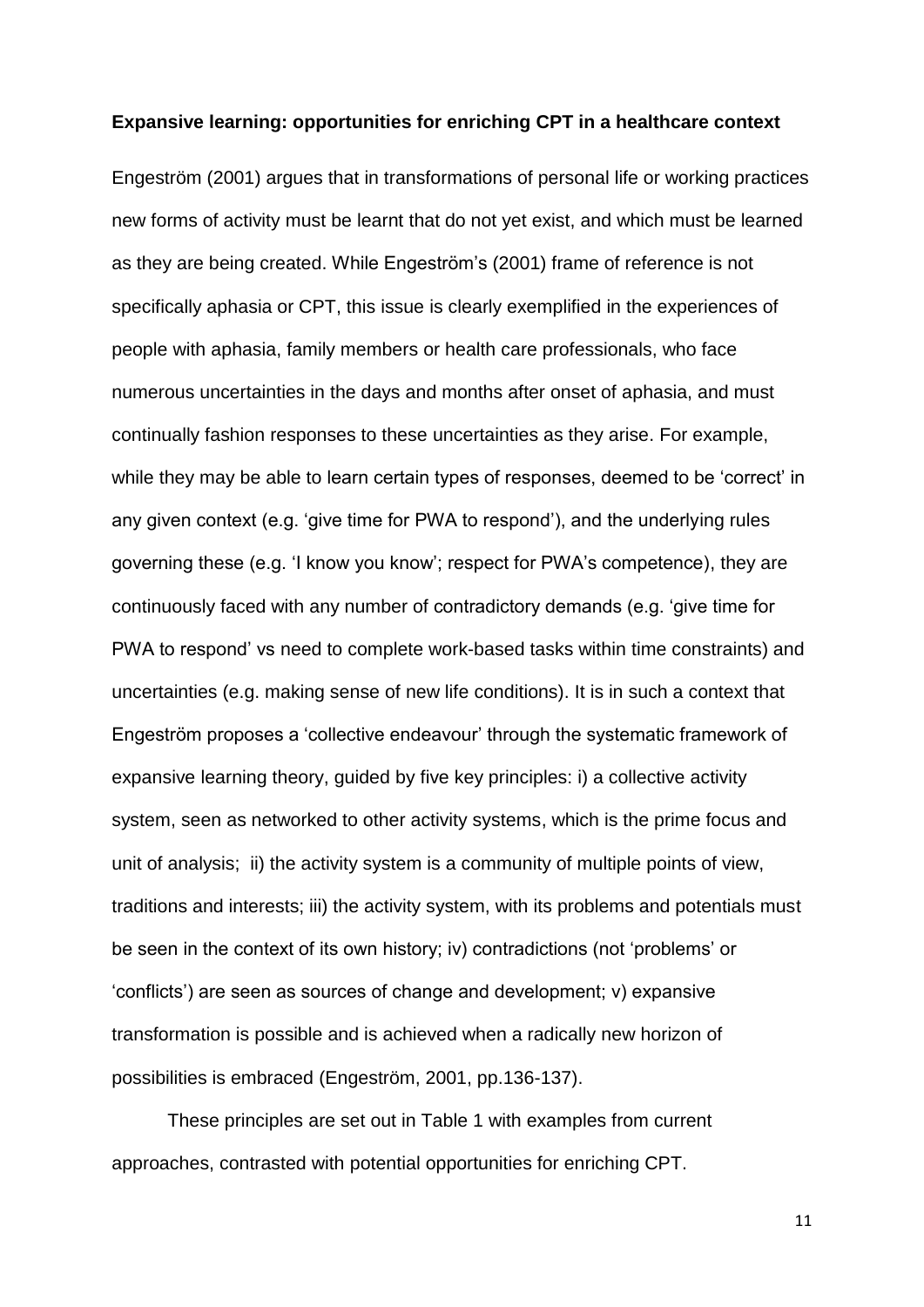# **Table 1** Expansive learning principles, illustrations from current CPT practice and

potential opportunities

| <b>Principle</b> |                                                                                              | <b>Current approaches to CPT</b>                                                                                                      | <b>Opportunities</b>                                                                                                                                                                  |  |
|------------------|----------------------------------------------------------------------------------------------|---------------------------------------------------------------------------------------------------------------------------------------|---------------------------------------------------------------------------------------------------------------------------------------------------------------------------------------|--|
| $\mathbf{1}$ .   | Collective activity<br>system prime focus<br>and unit of analysis                            | Tendency to focus on the individual<br>learner (health care professional;<br>volunteer; or family member), and<br>person with aphasia | Focus on the work place as<br>a whole and its sub-<br>systems                                                                                                                         |  |
| 2.               | Activity system is a<br>community of multiple<br>points of view,<br>traditions and interests | Tendency to have strong SLT voice and<br>dominant professional discourse                                                              | Consider ways of involving<br>other learners in shaping<br>theory and practice e.g.<br>people with aphasia,<br>nursing staff, friends etc in<br>a collaborative learning<br>endeavour |  |
| 3.               | Activity system seen in<br>the context of its own<br>history                                 | Tendency to assume knowledge<br>developed is static and transferable<br>across settings                                               | What can local<br>organisations and more<br>global history of CPT<br>concepts add to our<br>understandings of<br>commonly held principles?                                            |  |
| 4.               | Contradictions as a<br>source of change                                                      | Contradictions tend to be seen as<br>conflicts or barriers to implementation                                                          | How can contradictions e.g.<br>between views of people<br>with aphasia and<br>professional trainers drive<br>innovation and change?                                                   |  |
| 5.               | The possibility of<br>expansive<br>transformations in<br>activity systems                    | CPT 'interventions' tend to centre on<br>individuals, groups of individuals and<br>short time frames                                  | What are the opportunities<br>for collaborative envisioning<br>and collective change<br>across activity systems and<br>networks?                                                      |  |

As Engeström (2001, p.133) argues, any theory of learning must ask at least four key questions. These are set out below in Table 2, again with examples from current approaches to CPT, contrasted with potential areas for expansive learning.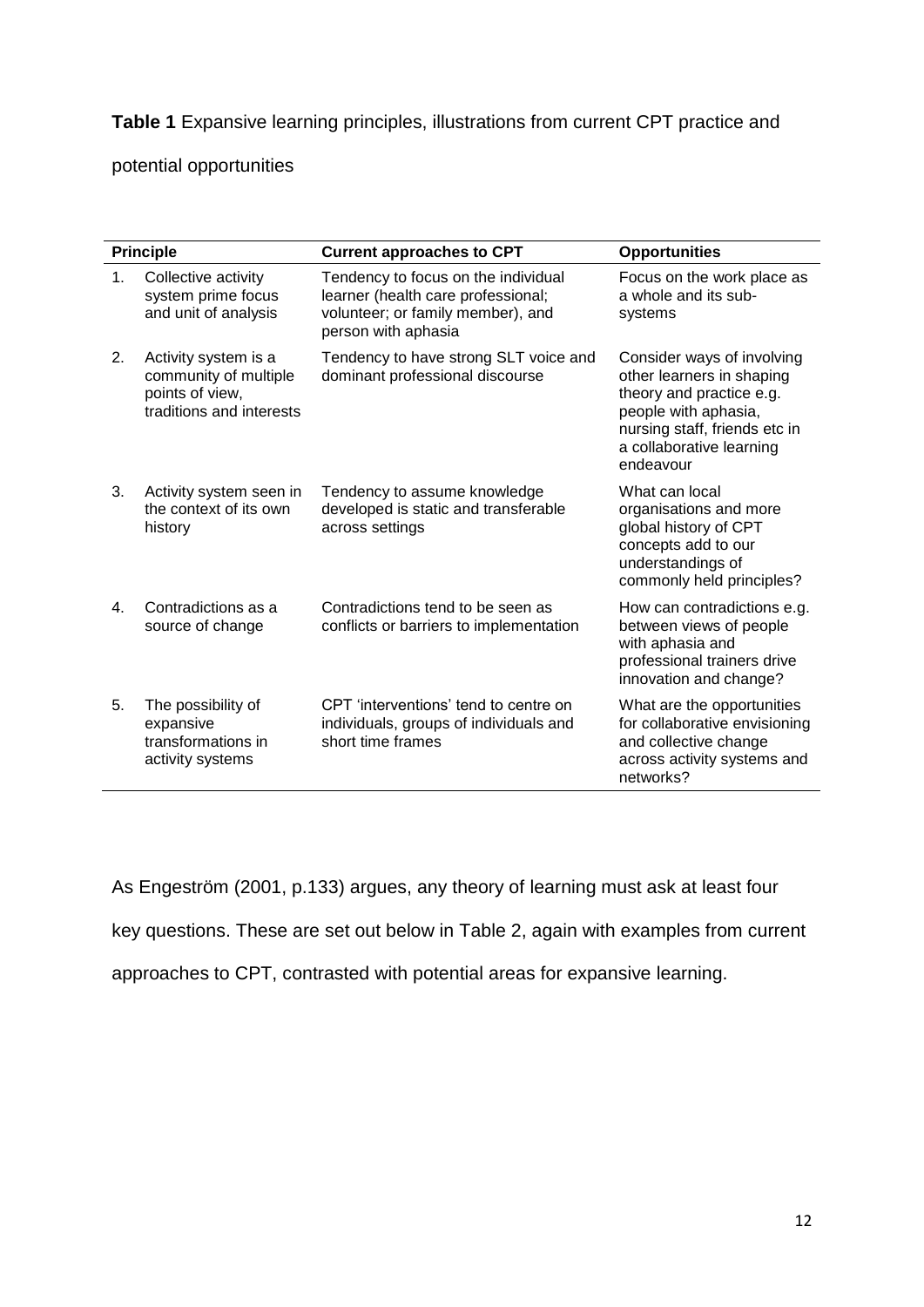**Table 2** Key learning questions, illustrations from current CPT practice and potential

| <b>Key questions</b>                                                            | <b>Current approaches to CPT</b>                                                                                                                                                                                                                                | <b>Potential areas for</b><br>expansive learning                                                                                                                                                                |  |
|---------------------------------------------------------------------------------|-----------------------------------------------------------------------------------------------------------------------------------------------------------------------------------------------------------------------------------------------------------------|-----------------------------------------------------------------------------------------------------------------------------------------------------------------------------------------------------------------|--|
| Who are the subjects of<br>learning?                                            | HCPs working in health and social care<br><b>Students in Higher Education</b><br>Volunteers<br>People with aphasia<br><b>Families and friends</b><br>Public service providers                                                                                   | Different roles and<br>motivations of different<br>stakeholders not always<br>articulated or assumptions<br>questioned, particularly:<br>people with aphasia; friends;<br>public / private service<br>providers |  |
| Why do they learn;<br>what makes them<br>make the effort?                       | Improved wellbeing and inclusion of<br>people with aphasia<br>Maintaining and sustaining relationships<br>Developing skills and competence (CPD)<br>Increased efficiency and job satisfaction                                                                   | Motivations are not always<br>explored, questioned or<br>differentiated according to<br>stakeholder voice and<br>context                                                                                        |  |
| What do they learn;<br>what are the contents<br>and outcomes of<br>learning?    | Driven by a professionalised, technical<br>discourse:<br>How to engage in communication<br>Knowledge about aphasia<br>Tips and techniques to improve<br>interaction and transaction of information<br>Tips and techniques relevant to the<br>individual learner | Exploration of knowledge<br>about themselves<br>Focus on individual and<br>collective (family /<br>community) assets<br>Implications for broader<br>cultural change                                             |  |
| How do they learn;<br>what are the key<br>actions and processes<br>of learning? | Processes of learning not specified, not<br>explicit or ill-defined in CPT programmes<br>- most based on cognitive and<br>behavioural learning of techniques<br>Professional expectations of learning i.e.<br>professional as expert, imparting<br>knowledge    | Re-focus attention on<br>relational, reflective and<br>transformational processes;<br>embrace embodied learning,<br>coupled and distributed<br>cognition                                                        |  |

for expansive learning

Engaging with potential areas for taking an expansive learning approach will require us to re-imagine CPT in terms of these key questions. In so doing, we need to understand and reflect on the embedded practices and assumptions, including guidelines and philosophical positions entailed in current approaches to CPT and be prepared to challenge these. Using Engeström's (2001: 138) matrix to cross-tabulate these four questions against the first four principles, we set out a hypothetical but none-the-less concrete example of CPT within an expansive learning framework. In so doing we will illustrate and discuss the potential for expansive cycles of transformation (the fifth principle) through critical, though not exhaustive examination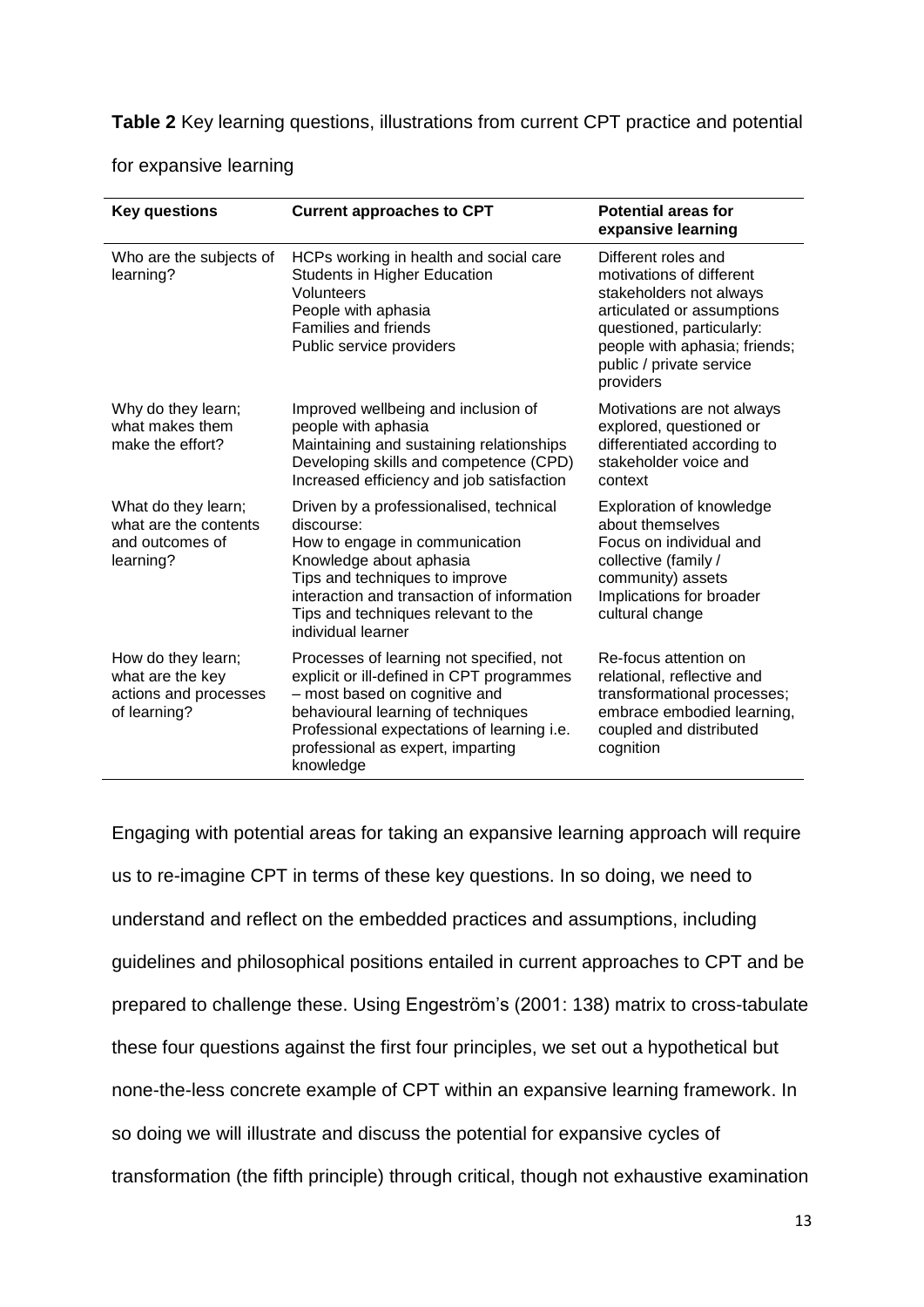of CPT initiatives in various healthcare contexts. The example is summarised in Table 3 below, and further expanded and discussed in the text that follows.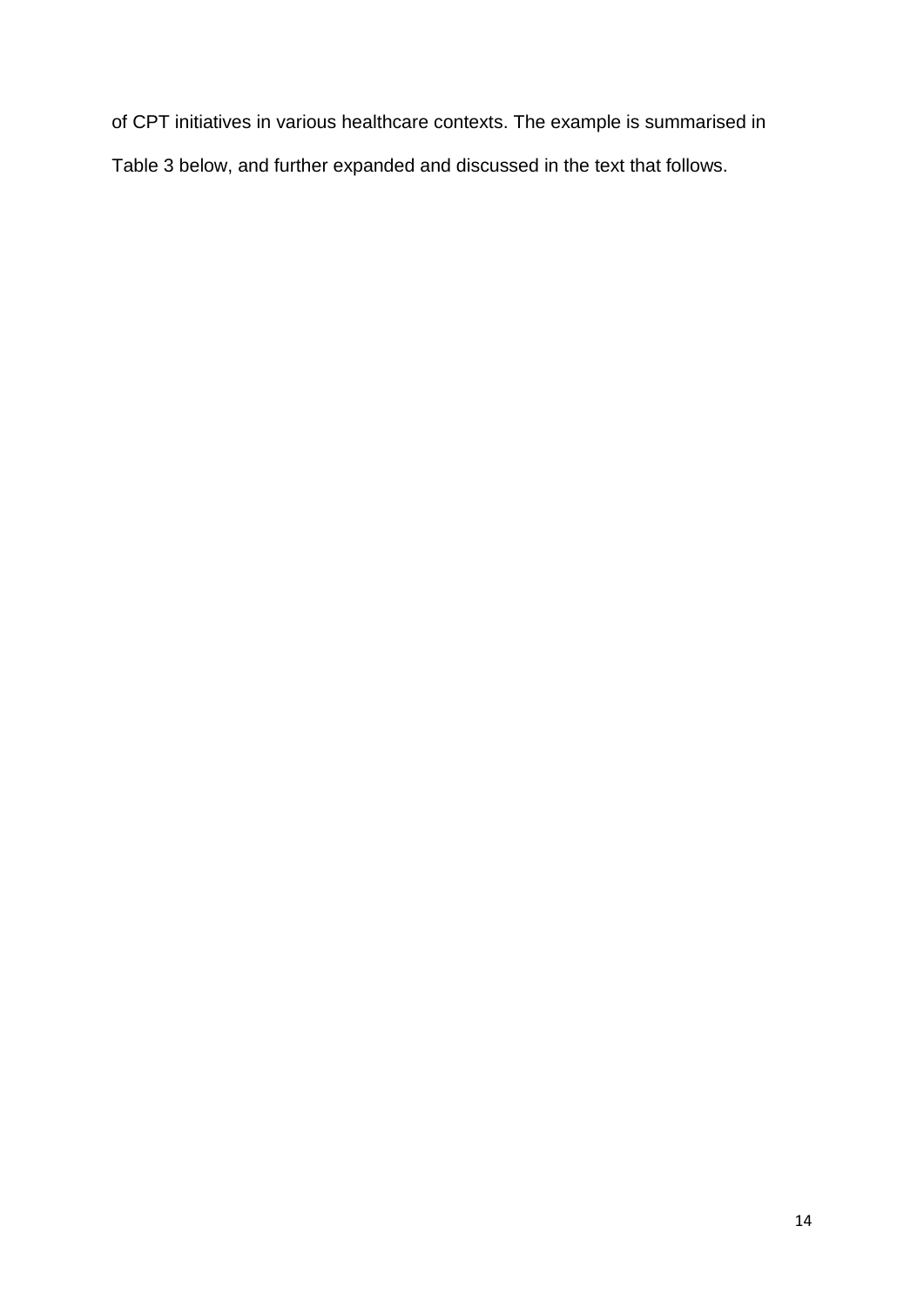**Table 3** Expansive learning matrix: an illustrative example of CPT in a healthcare

context

|                            | <b>Activity system</b>                                                                                                                                                                                                                                                  | Multi-<br>voicedness                                                                                                                                                                          | <b>Historicity</b>                                                                                                                                                                                                                                                                         | <b>Contradictions</b>                                                                                                                                                 |
|----------------------------|-------------------------------------------------------------------------------------------------------------------------------------------------------------------------------------------------------------------------------------------------------------------------|-----------------------------------------------------------------------------------------------------------------------------------------------------------------------------------------------|--------------------------------------------------------------------------------------------------------------------------------------------------------------------------------------------------------------------------------------------------------------------------------------------|-----------------------------------------------------------------------------------------------------------------------------------------------------------------------|
| Who are<br>learning?       | Interconnected<br>activity systems:<br>a hospital-based<br>stroke<br>rehabilitation unit,<br>including medical,<br>nursing, therapy<br>and support staff;<br>patients; patients'<br>family; patients'<br>friends; experts-<br>by-experience<br>(PWA; family<br>members) | Voices of<br>specialists,<br>support staff,<br>managers,<br>PWAs, family and<br>friends                                                                                                       | Communication<br>support not part<br>of health care<br>curricula.<br><b>Historical</b><br>tendency for CPT<br>where it exists to<br>address<br>individuals or<br>homogeneous<br>groups (i.e. family<br>members; staff;<br>volunteers) rather<br>than taking a<br>systems-based<br>approach | Individuals or<br>stakeholder<br>groups may not<br>perceive the need<br>for learning or<br>change; or may<br>not see<br>themselves as<br>having 'expertise'           |
| Why are they<br>learning?  | Stroke unit<br>activity system is<br>driven to improve<br>standards and<br>quality of care;<br>internal and<br>external<br>pressures                                                                                                                                    | Staff want to<br>improve quality of<br>service and job<br>satisfaction<br>Family members<br>and friends wish<br>to support PWA                                                                | Poor<br>communicative<br>access; social<br>isolation of PWA;<br>staff struggle to<br>include PWA in<br>decision-making;<br>clinical<br>engagement and<br>safety factors                                                                                                                    | Externally<br>imposed<br>improvement<br>goals may<br>contradict more<br>local aspirations;<br>people learn new<br>skills but cannot<br>consistently<br>implement them |
| What are they<br>learning? | New approaches<br>to learning and<br>patterns of<br>activity; co-<br>production of<br>resources and<br>mutual support<br>systems                                                                                                                                        | All participants<br>contribute to the<br>'learning<br>curriculum'; PWA<br>focus on<br>supporting<br>recovery of self<br>and identity; staff<br>focus on<br>fulfilment of a<br>caring identity | Discourse of<br>SLT-driven,<br>professional<br>expertise;<br>technical<br>terminology;<br>decontextualized<br>approaches                                                                                                                                                                   | New ways of<br>learning and<br>change<br>mechanisms are<br>at odds with<br>institutional<br>constraints                                                               |
| How are they<br>learning?  | <b>Existing meetings</b><br>(e.g. staff<br>'handover';<br>patient case<br>conference) used<br>to flag up issues<br>with<br>communicative<br>access; examples<br>recorded and<br>taken forward to<br>facilitated multi-<br>stakeholder<br>workshops                      | Participants work<br>together:<br>dialogue, debate<br>and reflection; co-<br>production and<br>action                                                                                         | Members from<br>different activity<br>systems unused<br>to collaborative,<br>participatory<br>learning                                                                                                                                                                                     | Institution<br>requires a skilled<br>workforce, but<br>struggles to<br>release staff for<br>'training'<br>Aphasia experts<br>are 'too<br>experienced /<br>skilled'    |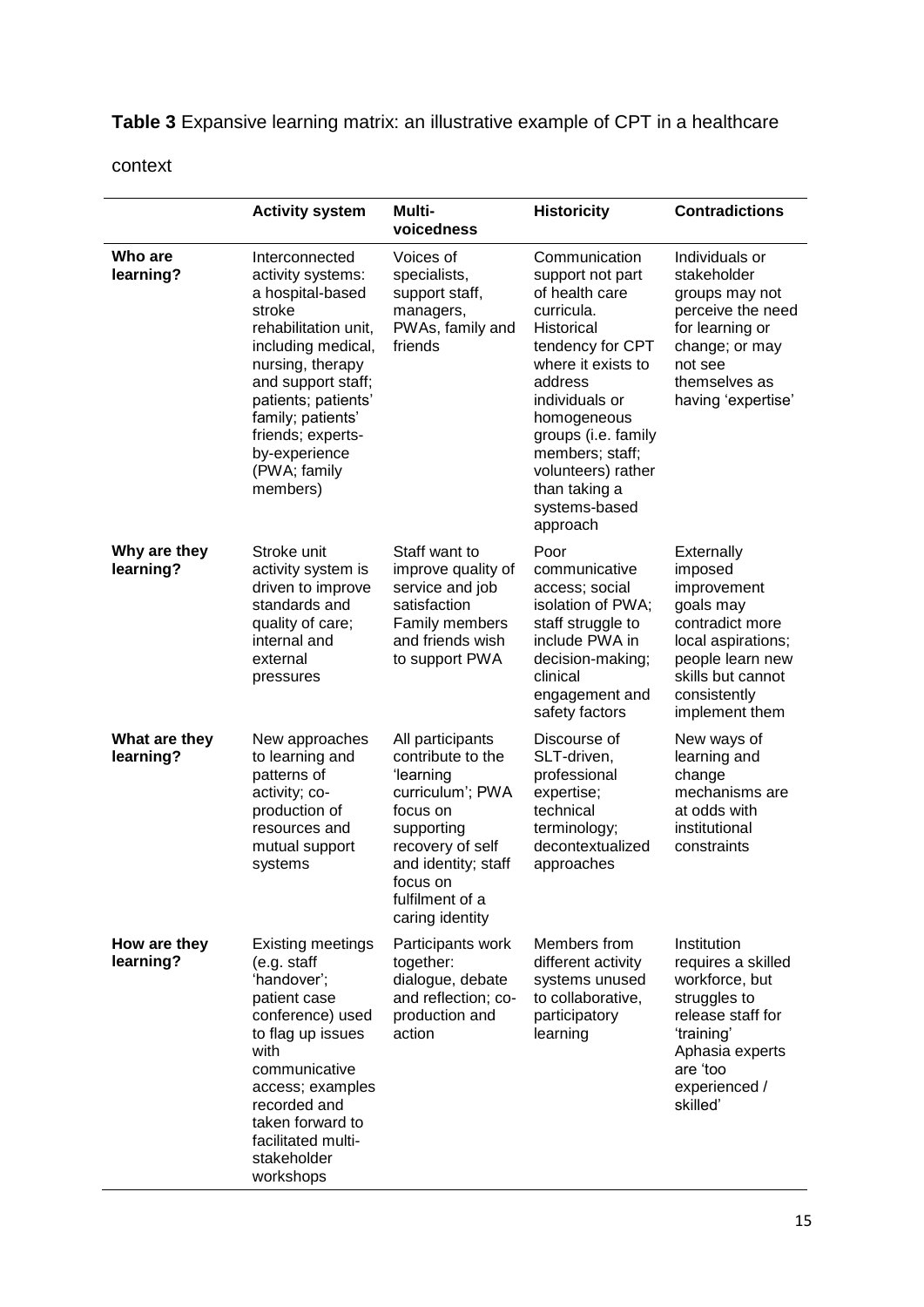## *Who are learning?*

Our example imagines a hospital-based stroke rehabilitation unit, where the 'learning challenge' (Engeström, 2001: 139) is for stakeholders to acquire new ways of working in order to provide consistent and appropriate communicative access and support for people with aphasia. As Simmons-Mackie *et al*. (2007) point out the ultimate goal for access and participation is at a systems level, for "without support from systems and social institutions, long-term sustainable changes in communicative access are unlikely" (p. 41). However, in line with activity theory's focus on the complex interrelations between an individual and his/her 'community' (see Engeström, 2001: 134-5) we are proposing that our hospital-based stroke rehabilitation unit be conceived in terms of a number of interconnected and interacting activity systems. So, for example, framing PWA-family members; PWAmedical staff; PWA-therapy staff; PWA-nursing and care staff etc. as separate yet interconnected activity systems within the wider stroke unit activity system, allows us to conceive a collaboratively constructed, holistic understanding of a PWA's life situation and communicative access needs. This chimes with the guiding principle of Jensen *et al.*'s (2015) study that "communication is everybody's business" (p.60), a principle designed to give a sense of ownership to all professional groups and stroke unit leaders. While patients and family members were integrated into this systemic approach through SLT 'bedside training' (Jensen *et al.*, 2015) they were not involved in identifying the issues or learning challenges. In Horton et al.'s (2016; 2015) study, where training was based on the UK Connect model, involving PWA as expert trainers (McVicker *et al*., 2009) CPT was developed and adapted to the local context, through involvement of PWA ('experts-by-experience') and some (clinical) staff groups, but neither medical professionals nor family members were involved. While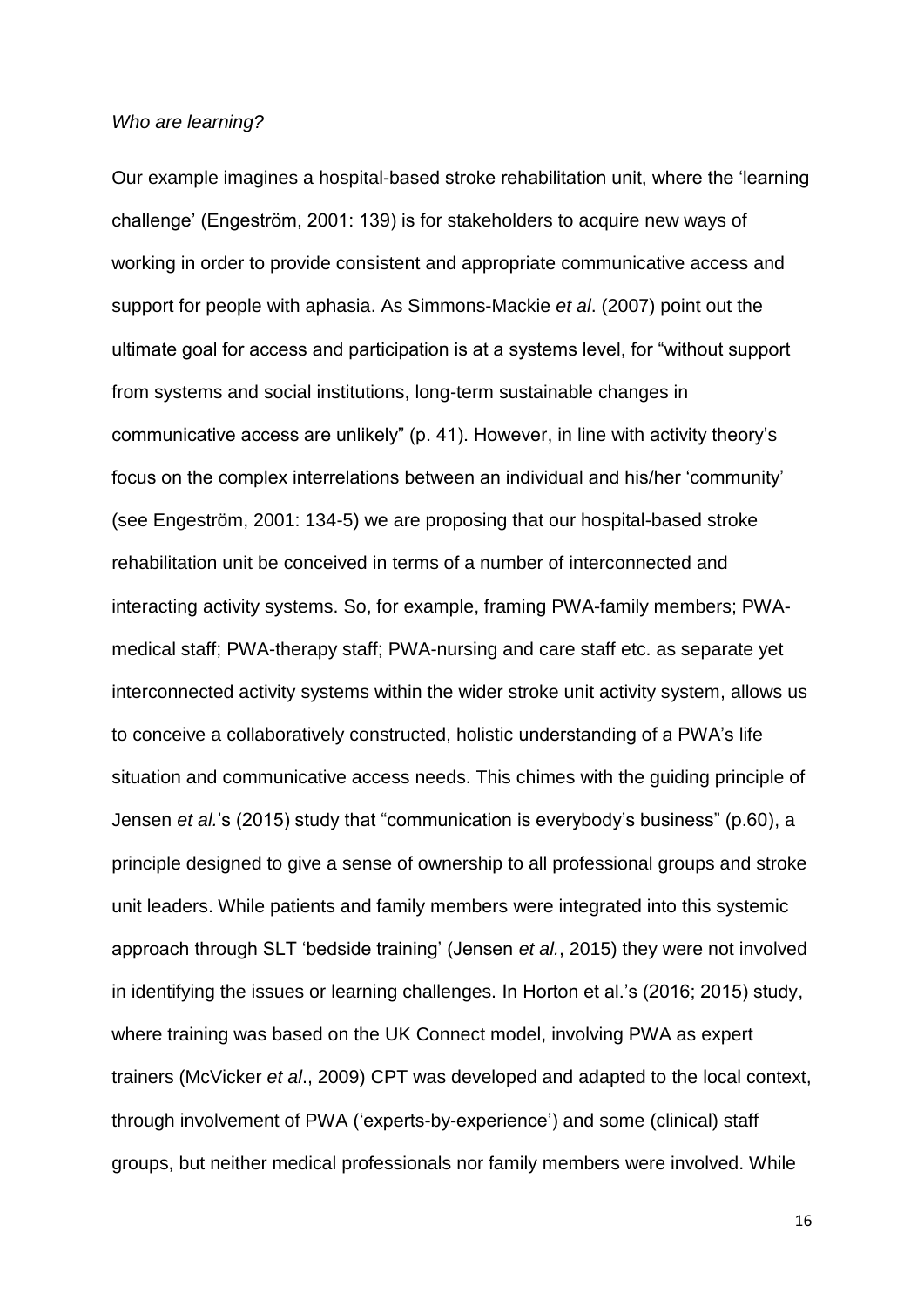Horton *et al*. (2015) report how some staff groups continued to learn CP skills 'on the job' after the initial one-off training, others felt they already had these skills and would have appreciated more individualised, focused training. In Simmons-Mackie *et al*.'s (2007) study the acute care team in particular noted a number of barriers to achieving the goal of an accessible programme. Although each team was tasked with identifying 'do-able' changes, this outcome suggests that greater attention at an early stage to some of the contradictions (e.g. staff turnover; limited time and rapid pace of work; patients who were very ill) relevant to each of the various interconnected activity systems may have helped the team/researchers to more fully understand the particular 'learning challenges', and to specify more focused and appropriate 'what' and 'how' content. In so doing, we may be more mindful of the role that social status or group membership plays in shaping communication characteristics and practices of 'convergence' to adopt similar communication patterns or 'divergence' to emphasize differences within and across activity systems (Simmons-Mackie, this issue). In our example, we have also included 'experts-byexperience' (Table 3), conscious that our imagined CPT initiative may need to draw on the experience and insights of PWA and/or family members from outside the routine operation of the stroke rehabilitation unit. There are a number of issues inherent in the inclusion of 'experts-by-experience', which we have highlighted below under 'How are they learning?'.

Finally, attention to context the contextual importance of goals, roles physical and psychological conditions in Activity-Based Communication Analysis (Ahlsén & Saldert, this issue) suggests how we might usefully understand, analyse and locate the 'context of communicative access' in relation to the goals of activities within and between our proposed activity systems. For example, we might use ACA to more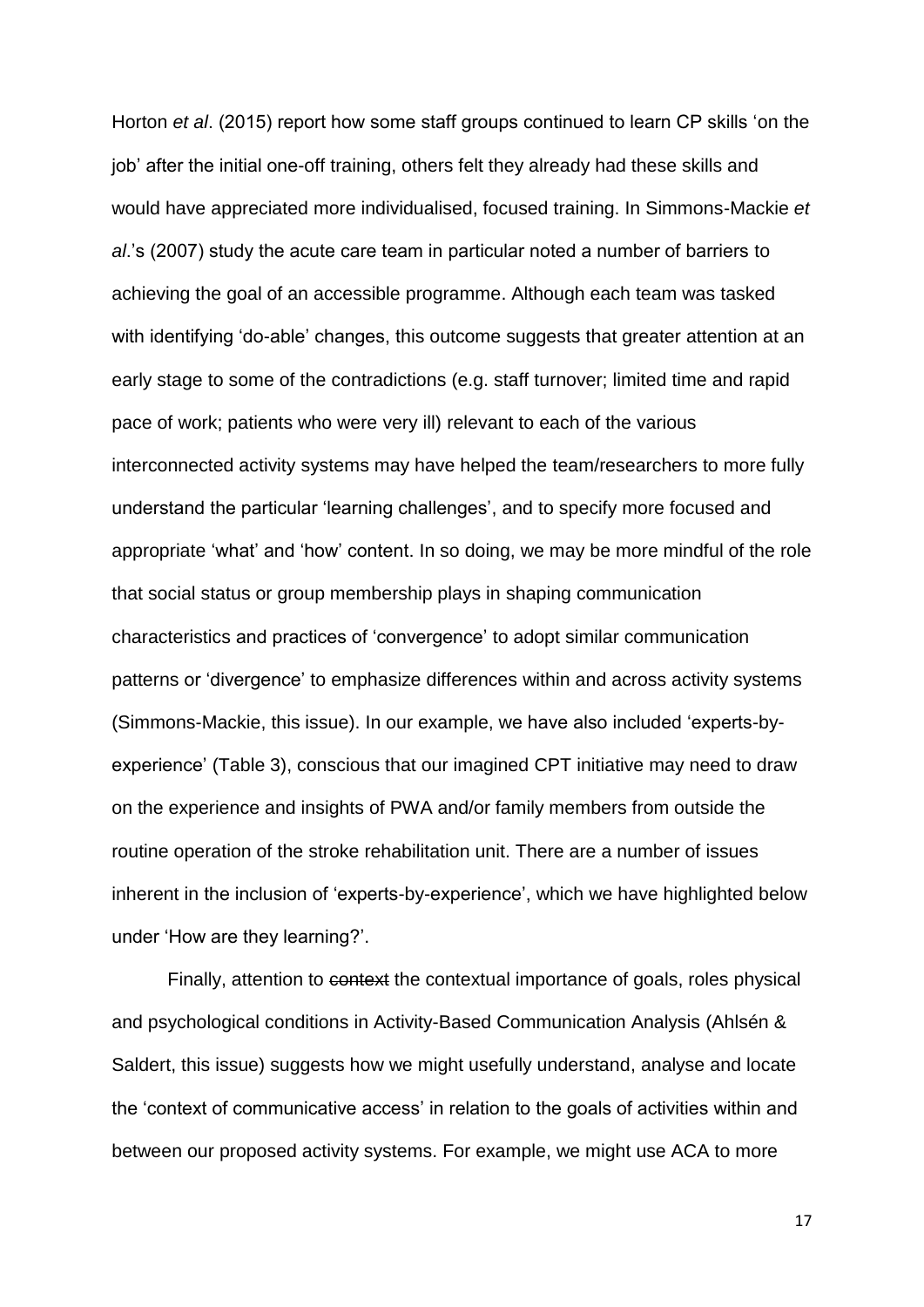effectively construe the contrasting goals, roles and material circumstances inherent in the PWA-therapist or PWA-family activity systems – what do these activity systems have in common, what are the contrasts or constraints, how do the goals vary from time-to-time?

#### *Why are they learning?*

We have proposed that our stroke rehabilitation unit, as an activity system is driven to improve standards and quality of care. External pressures to improve performance generally and communicative access specifically (see Simmons-Mackie *et al*., 2007) in healthcare systems abound, whether they come from government bodies or health insurance companies. Motivation for learning at a smaller unit of analysis (e.g. PWAtherapist/nurse, or PWA-family member activity system) may be about ensuring the best job is done; the greatest support given (Loft *et al*., 2017a;b); or it may be about ensuring it is "all about the person" (Horton *et al*., 2015: 7), and the availability of appropriate interaction between PWA and nursing staff (Loft *et al*., 2017a). CPT initiatives are driven by a general acknowledgement that health care professionals (HCPs) lack the requisite, specialist skills to understand PWAs' needs (McGilton *et al*., 2011), potentially impacting on safety, the experience of care and participation in decision-making (see Horton *et al*., 2016; Jensen *et al*., 2015; McGilton *et al*., 2011; Sorin-Peters *et al*., 2010; Simmons-Mackie et al., 2007). In addition, individual HCPs may be motivated to address their own low confidence or anxiety in communicating with PWA (Burns *et al*., 2012; Cameron *et al*., 2015), and thus improve their own job satisfaction.

Adopting an expansive learning approach explicitly asks us to face and articulate the contradictions inherent in the 'work' that we do. Honestly and openly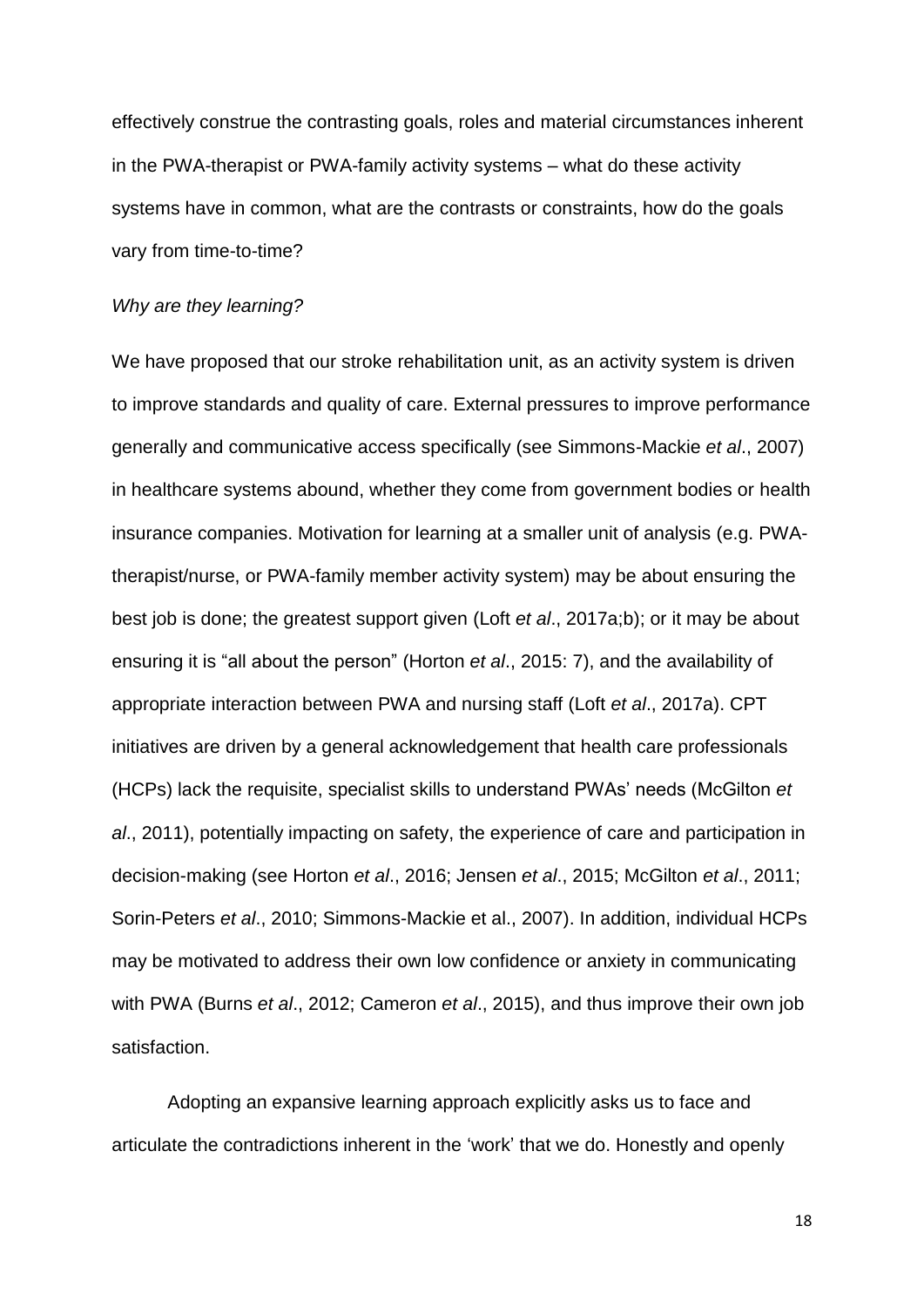addressing these contradictions may be difficult and troublesome (Engeström, 2001), especially within a culture, where the organisational characteristics are not supportive of openness and change through continued learning (see Simmons-Mackie *et al*., 2007). This discomfort is likely to be exacerbated where – as we are advocating here – diverse but interconnected activity systems come together to learn together, and where for example, staff might be asked to 'take more time' in communicating with PWA, while highlighting external demands for faster 'throughput'; or family members experience a lack of support for the PWA due to staff shortages and high turnover. The potential for experimentation and adaptation to an innovation such as CPT is exemplified in the 'fuzzy boundaries' of implementation discussed by Wielaert *et al*. (2018), where an organisation with its interconnected activity systems adapts to the innovation, while the innovation is adapted to the local context, touching on "existing attitudes and expectations about aphasia treatment in service providers as well as service users" (Wielaert *et al*., 2018: 84).

Pound & Jensen (this issue) highlight the possibilities of enriching approaches to CPT through a greater emphasis on humanising relationships and culture, informed through the humanising values framework of Todres *et al*. (2009). Within expansive learning approaches motivations driven by belonging and shared community encapsulated in the humanising dimensions of *Togetherness* might receive more explicit attention. Similarly, exploration of possibilities and priorities associated with finding existential coherence (*Sense-Making*); or the conversational comfort or discomfort (*Insiderness*) not just for PWA, but also for relatives, visitors and HCPs in our rehabilitation unit activity system might influence the 'why' of learning.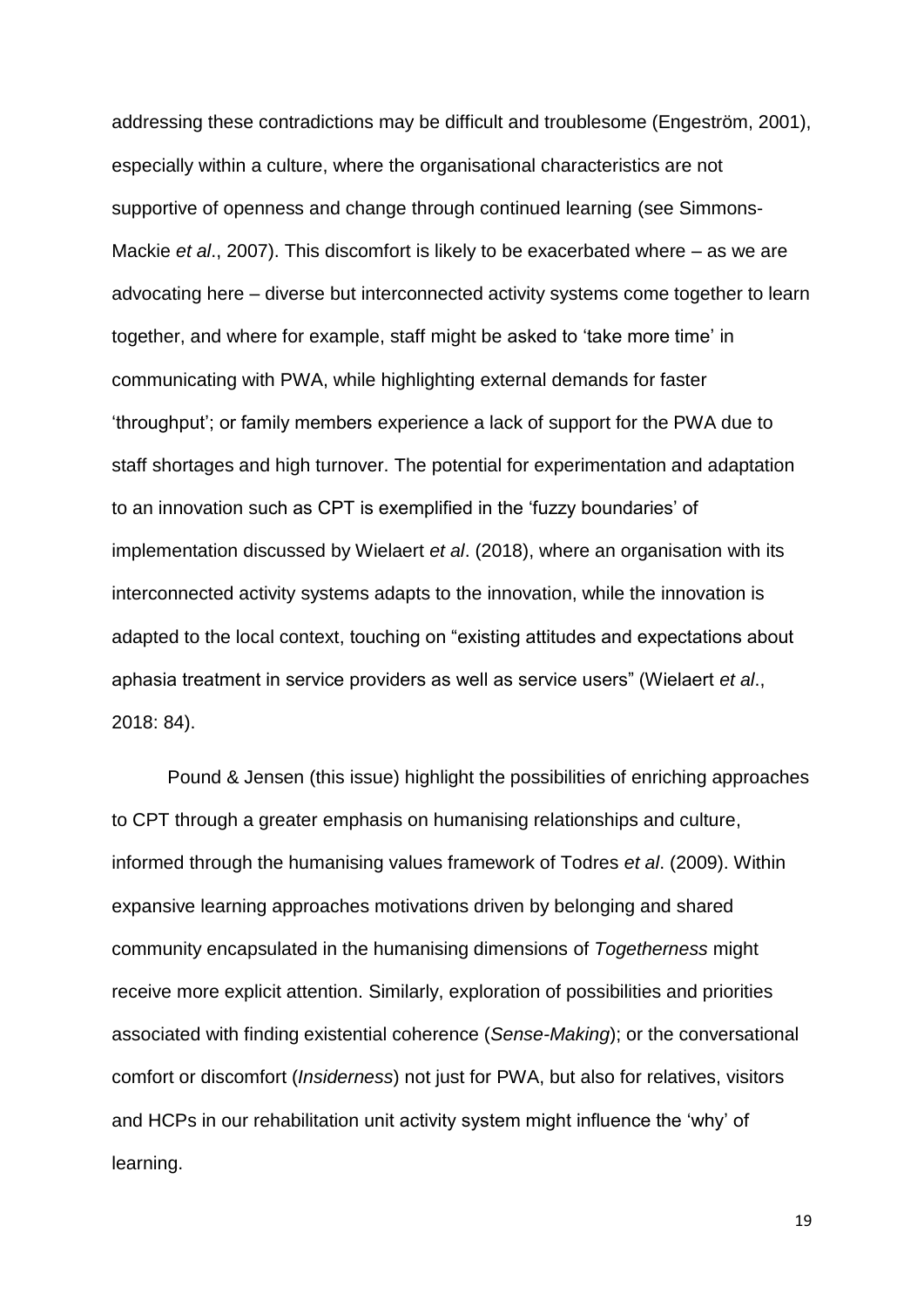#### *What are they learning?*

Adopting an expansive learning approach clearly requires the various stakeholders to themselves identify and negotiate the various 'objects of learning' in "an emerging configuration of concepts that [will] define [an] expanded pattern of activity" (Engeström, 2001: 147). This continuous process also implies – as we suggest in Table 3 – that they will need to learn (and embrace) a number of (probably) highly unfamiliar patterns of learning, including dialogue, collaboration and co-production, which may be at odds with institutional culture and constraints. Engeström's (2001) example from children's' healthcare in Helsinki shows just how challenging this can be, with challenges inherent in such 'co-configuration' work (e.g. the need for flexibility; no single actor with sole fixed authority) further highlighted in Engeström (2004). Our stroke rehabilitation unit will need to develop a culture which is open to and enables multiple voices to be heard, even where the message may be uncomfortable, such as the PWA experiences of 'speaking for' behaviours, interruptions and overaccommodation resulting in patronising talk (Simmons-Mackie, this issue). While a certain level of 'ownership' is inherent in many CPT studies – for example, HCP generated 'do-able changes' (Simmons-Mackie *et al*., 2007); "a sense of ownership of the supportive tools and techniques" (Jensen *et al*., 2015: 60); development of individualised communication plans with input from nurses and PWA family (McGilton *et al*., 2011); PWA involved in refining and delivering the intervention (Horton *et al*., 2016) – expansive learning is crucially dependent on the contributions of all users and an ongoing commitment to learning (Engeström, 2004).

ACA (Ahlsén & Saldert, this issue) also has the potential here to help orient learners to the 'what' through careful consideration of context in the diverse goals,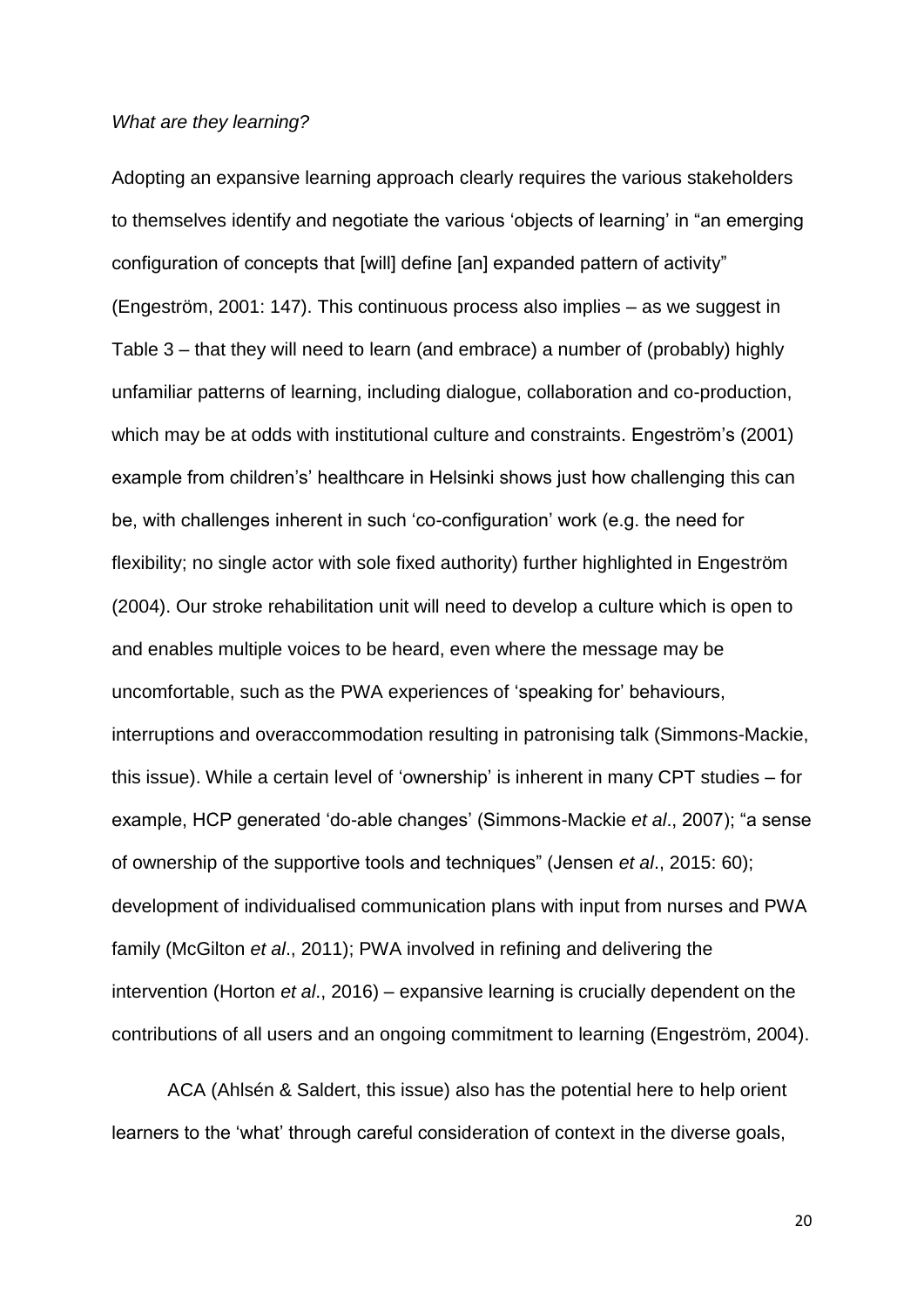roles, physical and psychological conditions inherent in the range of communicative activities across our imagined rehabilitation unit.

At a more existential level Loft *et al*. (2017a) in their qualitative exploration of the experience of people with aphasia on an in-patient unit encourage more explicit consideration of how learning might address patients' existential thoughts about a need for human contact. Pound & Jensen (this issue) advocate for programme content that might pay more attention to experiences of insiderness for patients, relatives and nursing staff. Within CPT programmes we might consider what aspects encourage a focus on responding to the affront to self and identity resulting from stroke and aphasia, or a nurse's feeling of vulnerability in supporting people with aphasia to "help make the unbearable bearable" (Loft *et al.*, 2017a: 3), so enhancing practices that embody high-convergence accommodations likely to enhance PWA experiences of positive identity and self-esteem (Simmons-Mackie, this issue).

#### *How are they learning?*

As we have highlighted (above) expansive learning involves dialogue, debate, coproduction and flexible action in ways that require serious, long-term commitment. Many published studies of CPT initiatives are constrained in the sense that they are generally time- and resource-limited and – if using clinical-trials methodology – tend to focus on an unmodified intervention protocol. This is essentially antithetical to the core principles of expansive learning. We have suggested in our example that learning could be located both in existing meetings (e.g. typically: twice daily 'handover'; regular multi-disciplinary meetings; user-involvement meetings; case conferences); and rolled out in bespoke, facilitated multi-stakeholder workshops. This suggests a model of ongoing, continuous learning (see Engeström, 2004),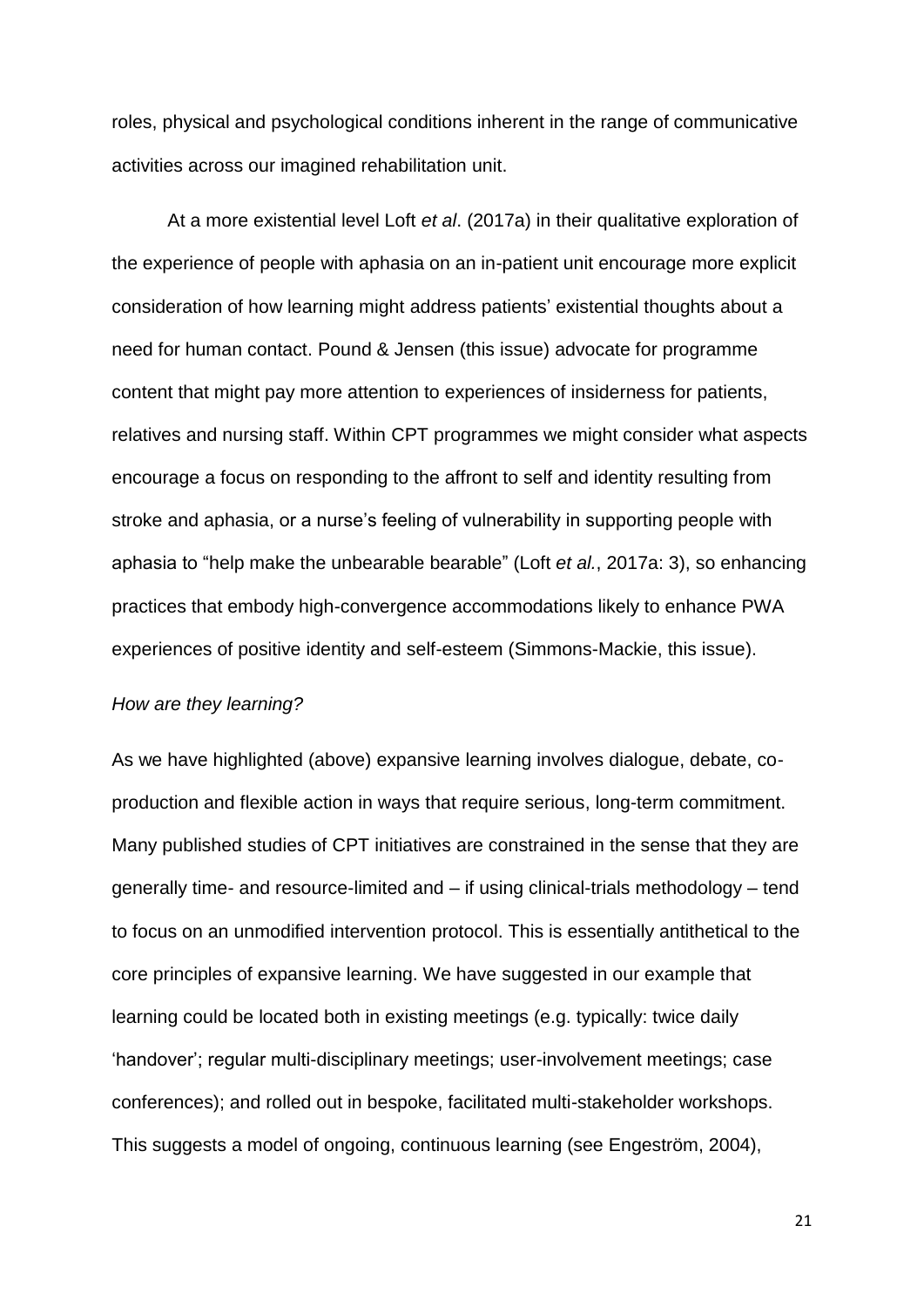where stakeholders representing activity systems from our stroke rehabilitation unit might work collaboratively with an experts-by-experience (PWA and family members) group in a learning community. We envisage a number of 'contradictions' inherent in our initiative, not least the need for staff to be 'released' to take part in learning occasions outside existing meetings; and the involvement of confident and experienced aphasia experts, while current PWA in-patients may present quite differently (see issues raised in Simmons-Mackie *et al*., 2007; Horton *et al*., 2015).

Consideration of how to support learning that develops and bolsters a set of learnt skills and techniques within a capacity to care requires support from pedagogies, epistemologies and research methodologies that encourage a coming together of knowing and feeling (Galvin & Todres, 2012). This is particularly the case for HCPs working in increasingly technological cultures of care where rational knowledge of the head, associated with technical know-how and propositional knowledge, will claim higher status than scholarship grounded in more aesthetic, contemplative knowledge of the heart. Galvin & Todres (2011) expand on the concept of embodied relational understanding as a form of more holistic knowing, which values the felt sense or bodily awareness of an experience. Embracing knowledge from the body and sensitizing learners to deeply humanised connections to an experience can expand existing approaches to education and practice by encompassing knowledge for the head, hand and heart (Todres, 2007). Sundin & Jansson (2003: 111), for example show how appreciation and respect for PWA may be embodied through nurses' "acting at the same pace and in mutuality with the patient" in a process of continuous adjustment. Horton *et al*., (2017) have shown how in conceiving rehabilitation as a set of 'collectives', consisting of bodies, objects and technologies "loss and recovery of self can be observed in the accomplishment of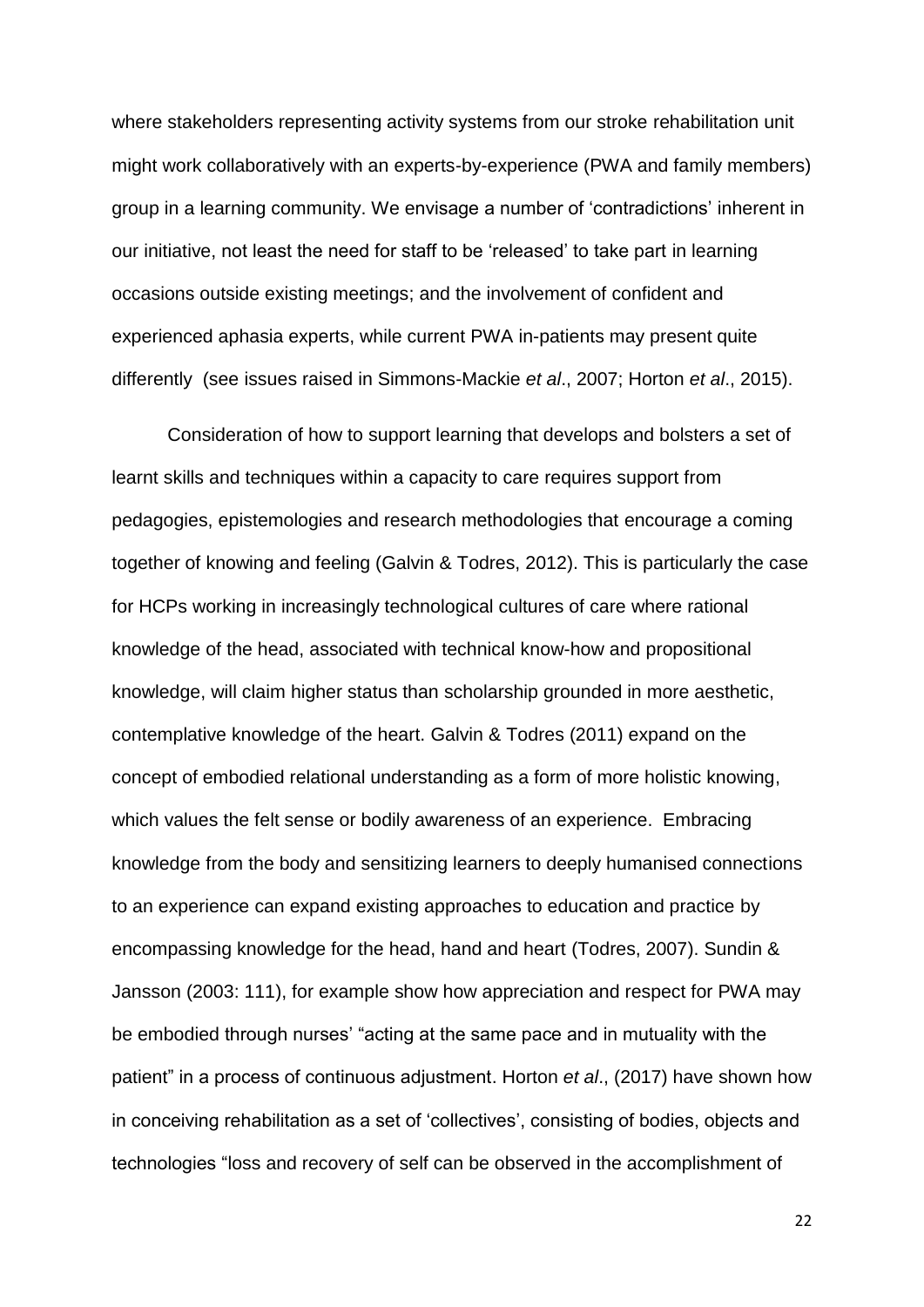these ongoing heterogeneous arrangements" (p.1538). This expanded way of knowing is well suited to the provision of humanly sensitive care in complex cultures of service provision, where competing priorities can undermine staff wellbeing and a sustained capacity to care (Galvin and Todres, 2012). In practice, embodied relational understanding in a CPT context might be facilitated by reflective practice that encourages exploration of experiences guided by dimensions such as embodiment and insiderness (Pound & Jensen, this issue), including professional development practices, where stakeholders are encouraged to use creative activities and materials to explore complex or taken-for-granted experiences, such as the experiences of conversation and interaction on the rehabilitation unit (see Galvin *et al*., 2016). In learning contexts where time is often in short supply teaching and learning techniques which harness empathic understandings and felt responses may be useful additional ways to expand and fast track learning.

## **Summary and future directions**

Existing approaches to learning in CPT have tended to foreground clinician expertise, with a less-than-critical adoption of experiential learning practices. The need for a holistic appreciation of the experiences of PWA and family members to inform the content of CPT initiatives is often lacking. Few approaches have attempted to engage with the multiplicity of voices present, or acknowledge the learning needs of all stakeholders. We have proposed a model for re-imagining CPT as a learning community, consisting of a diverse, but interconnected set of activity systems. The conceptual framework of expansive learning theory, including attention to participatory, social and relational processes, and collaborative practices provides a practical – albeit challenging – model for practising and researching CPT in a health care setting. Given its inherent flexibility and the unpredictable nature of the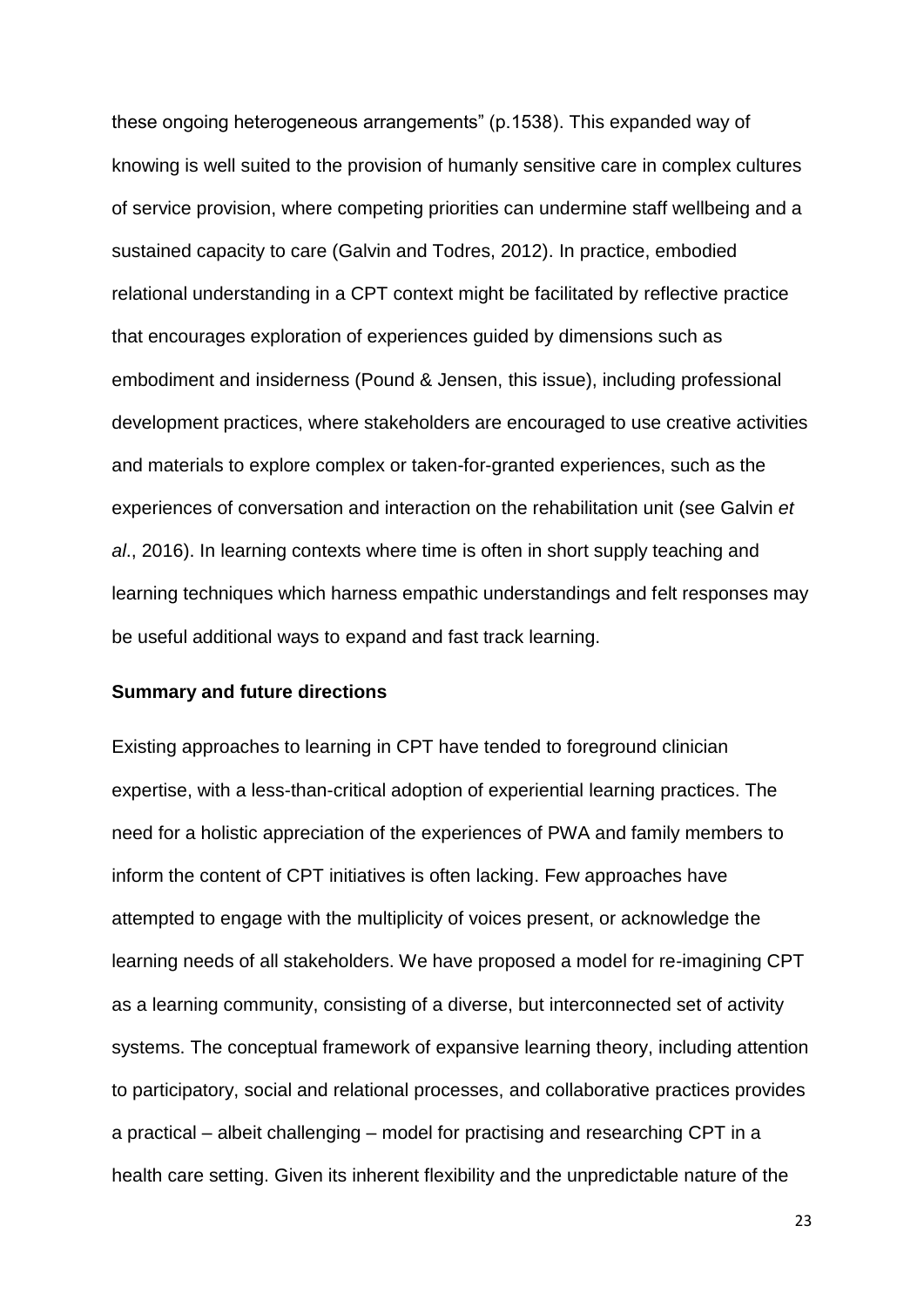diverse products of expansive learning, standard clinical trials methodology may not be suitable for investigating the efficacy of this approach. Implementation science (e.g. Bauer et al., 2015), which was the basis for the PACT implementation study (Wielaert *et al*., 2018) may provide a more appropriate model for future investigations. In addition, we would argue that the radical exploration of experiences, 'learning what is not yet there' through incremental exploration and ongoing co-configuration work is highly relevant to other contexts such as student healthcare professional training, community work with families, friends and public service providers. Initiatives to enhance the involvement and participation of PWA and/or family members in higher education and community settings have already been exemplified in relation to participatory action and learning (McMenamin *et al*., 2015), and PAR (Horton, 2017; Horton *et al*., 2014).

## **Conclusion**

We are proposing that Engeström's (2001) theory and framework of expansive learning provides rich opportunities to expand the scope and impact of CPT in health care and other relevant settings. Research is needed to examine how this approach may be implemented in a range of practice settings.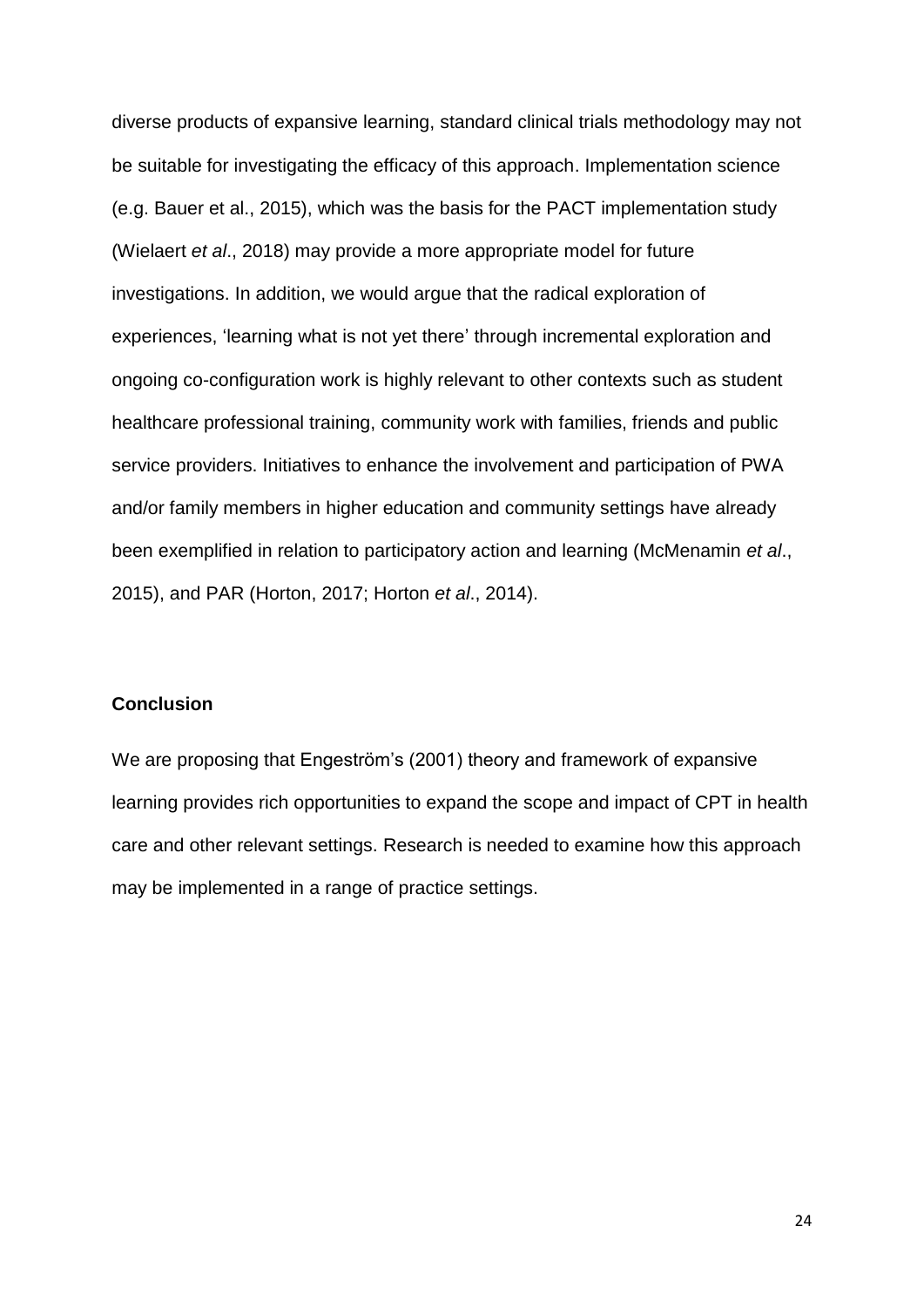#### **References**

Ahlsen,E., & Saldert, C. (2018). Activity-based communication analysis: Focusing on context in communication partner training. *Aphasiology* xxxx

Bates, B. (2016). *Learning theories simplified*. London: Sage.

Bauer, M.S., Damschroder, L., Hagedorn, H., Smith, J., & Kilbourne, A.M. (2015). An introduction to implementation science for the non-specialist. *BMC Psychology*, 3, 32 DOI 10.1186/s40359-015-0089-9

Burns, M.I., Baylor, C.R., Morris, M.A., McNalley, T.E., & Yorkston, K.M. (2012). Training healthcare providers in patient–provider communication: What speechlanguage pathology and medical education can learn from one another. *Aphasiology*, 26(5), 673-688.

Cameron, A., McPhail, S., Hudson, K., Fleming, J., Lethlean, J., & Finch, E. (2015). Increasing the confidence and knowledge of occupational therapy and physiotherapy students when communicating with people with aphasia: A pre–post intervention study. *Speech, Language and Hearing, 18*(3), 148-155.

Cruice, M., Blom Johansson, M., Isaksen, J., Horton, S. (2018). Reporting interventions in Communication Partner Training: a narrative synthesis of the literature. *Aphasiology*,

Dahlberg, K., Todres, L., & Galvin, K. (2009). Lifeworld-led healthcare is more than patient-led care: An existential view of well-being. *Medicine, Health Care and Philosophy*, *12*(3), 265-271.

Engeström, Y. (2001). Expansive Learning at Work: toward an activity theoretical reconceptualization. *Journal of Education and Work,* 14(1), 133-156.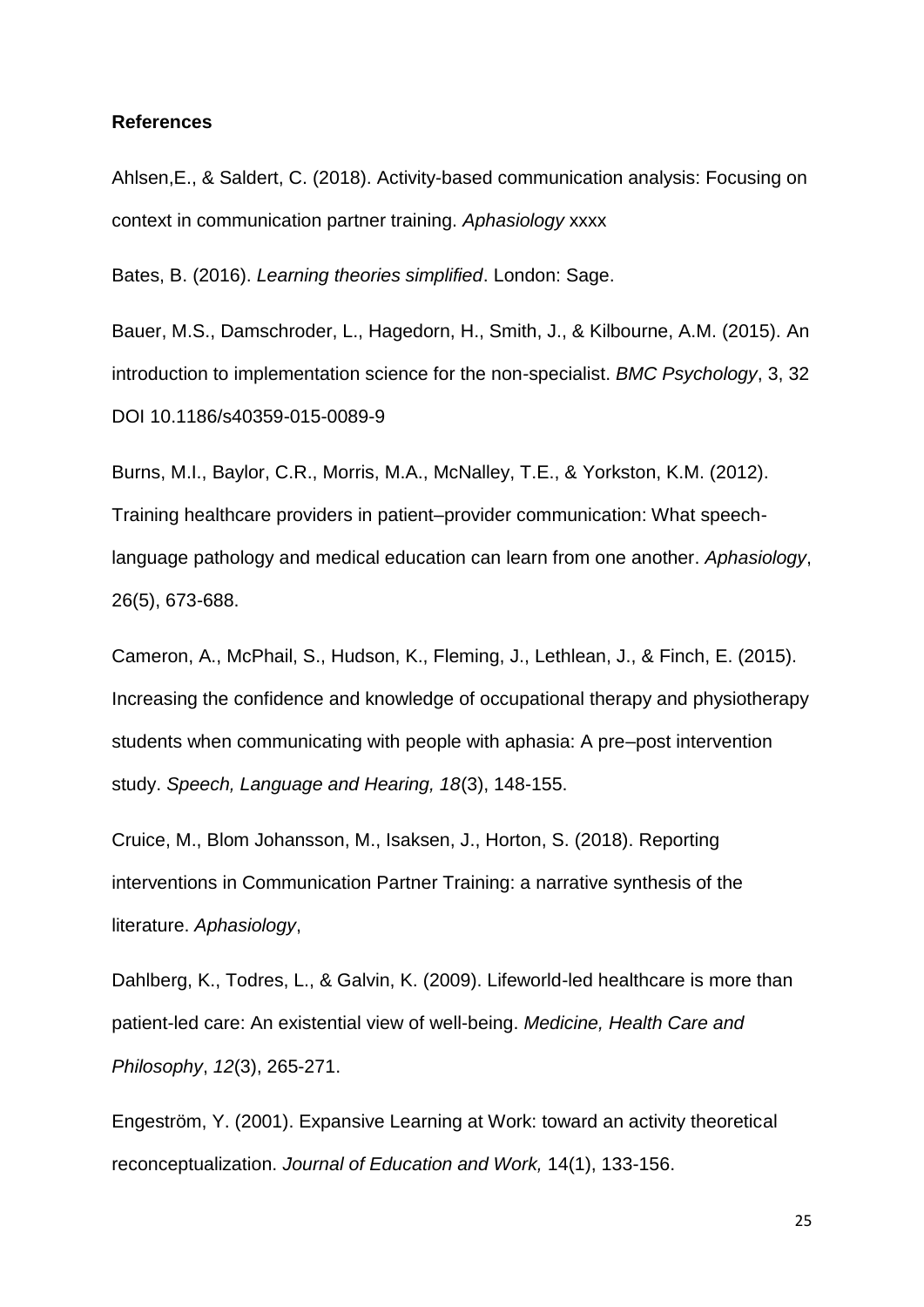Engeström, Y. (2004). New forms of learning in co-configuration work. *Journal of Workplace Learning*, 16(1-2), 11-21.

Engeström, Y. (2009). From Learning Environments and Implementation to Activity Systems and Expansive Learning. *Actio: An International Journal of Human Activity Theory*, 2, 17-33.

Engeström, Y., Pasanen, A., Toiviainen, H., Haavisto, V. (2006). Expansive learning as collaborative concept formation at work. Chapter 2 in Yamazumi, K., Engeström, Y. & Daniels, H. (Eds.) *New learning challenges: Going beyond the industrial age system of school and work*. Osaka: Kansai University Press (p. 47-77).

Freire, P. (1970). *Pedagogy of the Oppressed*. Translated by Myra Bergman Ramos. London: Penguin

Galvin, K., & Todres, L. (2012). *Caring and well-being: A lifeworld approach*. London: Routledge.

Galvin, K.T. & Todres, L. (2011). Research based empathic knowledge for nursing: A translational strategy for disseminating phenomenological research findings to provide evidence for caring practice. *International Journal of Nursing Studies*, *48*(4), 522-530.

Galvin, K. T., Cowdell, F., Sloan, C., Pound, C., Ellis-Hill, C., Ersser, S., . . . Brooks, S. (2016). *Humanising Services: A new transferable leadership strategy for improving 'what matters to older people' to enhance dignity in care*. Retrieved from www.<http://www.btfn.org.uk/our-reports/>

Greenwood, D. J. & Levin, M. (1998). *Introduction to action research: Social research for social change*. Thousand Oaks, CA: Sage.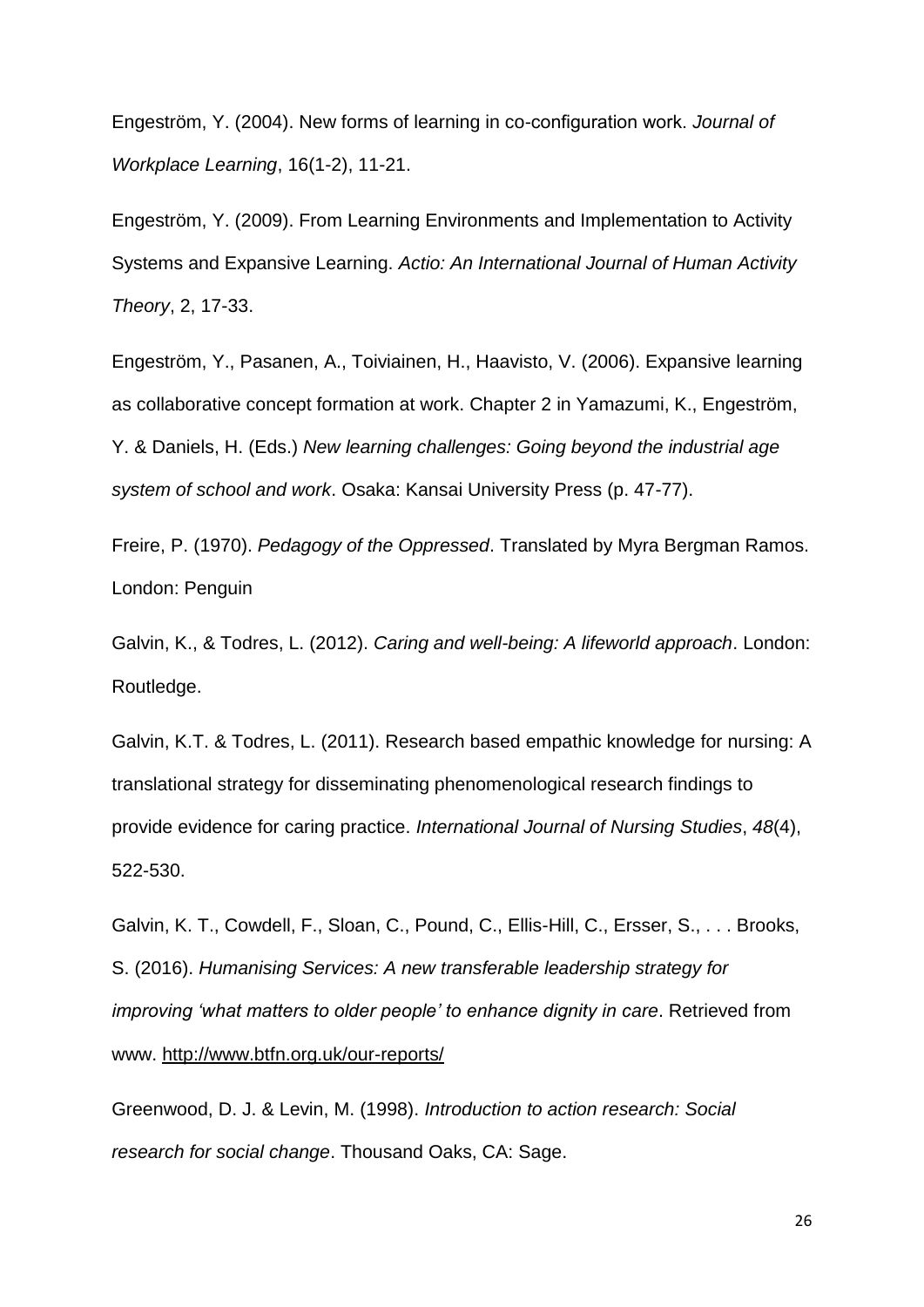Hopper,T., & Holland, A.L. (2005). Aphasia and Learning in Adults. Key Concepts and Clinical Considerations. *Topics in Geriatric Rehabilitation*, 21(4), 315–322.

Hopper, T., Holland, A., & Rewega, M. (2002). Conversational coaching: Treatment outcomes and future directions. *Aphasiology*, 16(7), 745-761.

Horton, S. (2017). Learning for recovery and adaptation in aphasia therapies. Paper presented at the 6<sup>th</sup> Nordic Aphasia Conference, Copenhagen, Denmark, 15-17<sup>th</sup> June.

Horton, S., Mares, K., Coull, N., & Poland, F. (2017). On the character and production of 'active participation' in neuro-rehabilitation: an Actor-Network

Perspective. *Sociology of Health and Illness*, 39(8), 1529-1541.

Horton, S., Clark**,** A**.**, Barton**,** G**.**, Lane**,** K**.**, Pomeroy**,** V**.** (2016)**.** Methodological issues in the design and evaluation of supported communication for aphasia training: a cluster-controlled feasibility study *BMJ*

*Open* 2016;6:e011207 doi:10.1136/bmjopen-2016-011207

Horton, S., Lane, K., & Shiggins, C. (2015). Supporting communication for people ith aphasia in stroke rehabilitation: transfer of training in a multidisciplinary stroke team. *Aphasiology*, [doi.org/10.1080/02687038.2014.1000819](https://doi.org/10.1080/02687038.2014.1000819)

Horton, S., Bell, C., Crow, N., Duffy, E., Holden, L., Knox, S., Lovelock, M., Orr, D., Poynton, J., Watson, L., Yourglivch, D., Ward, S., & Wellings, A. (2014). Students and stroke survivors working together in research: the Aphasia Research Collaboration (ARC). Poster presented at the INVOLVE, Changing Landscapes Conference, Birmingham, UK; 26-27 November.

James, W. (1912). *Essays in radical empiricism*. New York: Longmans, Green.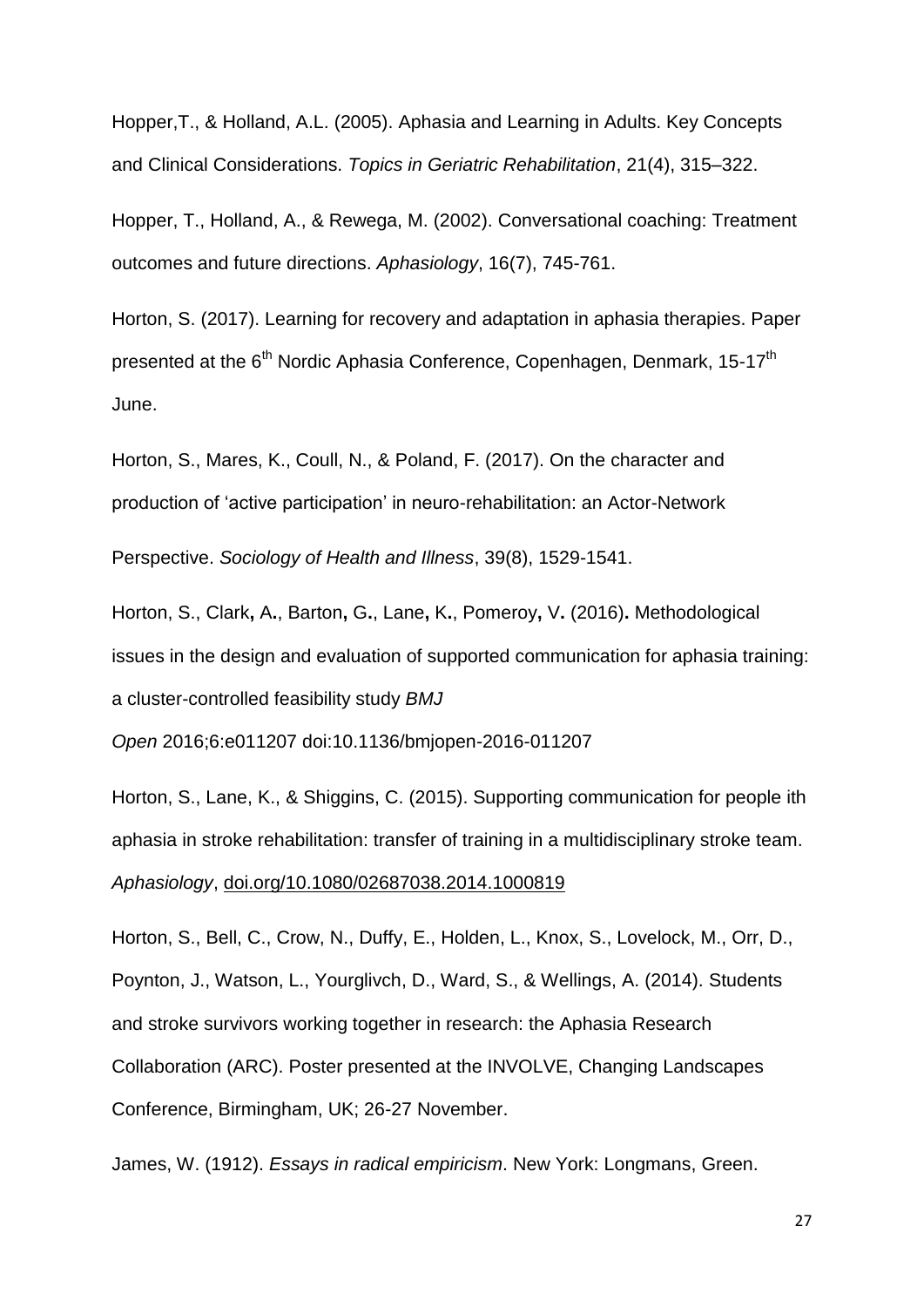Jensen, L.R., Løvholt, A.P., Sørensen, I.R., Blüdnikow, A.M., Iversen, H.K., Hougaard, A., Mathiesen, L.L., & Forchhammer, H.B. (2015). Implementation of supported conversation for communication between nursing staff and in-hospital patients with aphasia. *Aphasiology, 29*(1), 57-80.

Johnson, F.M. (2015). *What works in conversation therapy for aphasia, and how? Searching for mechanisms of change and active ingredients using tools and theory from behaviour change research*. Unpublished doctoral thesis; University College London, UK.

Johnson, F.M., Best, W., Beckley, F.C., Maxim, J., Beeke, S. (2017). Identifying mechanisms of change in a conversation therapy for aphasia using behaviour change theory and qualitative methods. *International Journal of Language and Communication Disorders*, 52(3), 374-387.

Kagan, A., Black, S E., Duchan, J F., Simmons-Mackie, N., & Square, P. (2001). Training volunteers as conversation partners using "Supported conversation for adults with aphasiaTM" (SCATM): a controlled trial. *Journal of Speech, Language and Hearing Research, 44*, 624-638.

Kemmis, S. & McTaggart, R. (2008). Participatory action research: communicative action and the public sphere. In Denzin, N.K. and Lincoln, Y. (eds.) *Strategies of*  qualitative inquiry. 3<sup>rd</sup> edition. Thousand Oaks: Sage, pp. 559-603.

Koch, T. & Kralik, D. (2006). *Participatory action research in healthcare*. Oxford: Blackwell Publishing.

Kolb, D. A. (1984). *Experiential Learning: Experience as the Source of Learning and Development*. Upper Saddle River, NJ: Prentice Hall.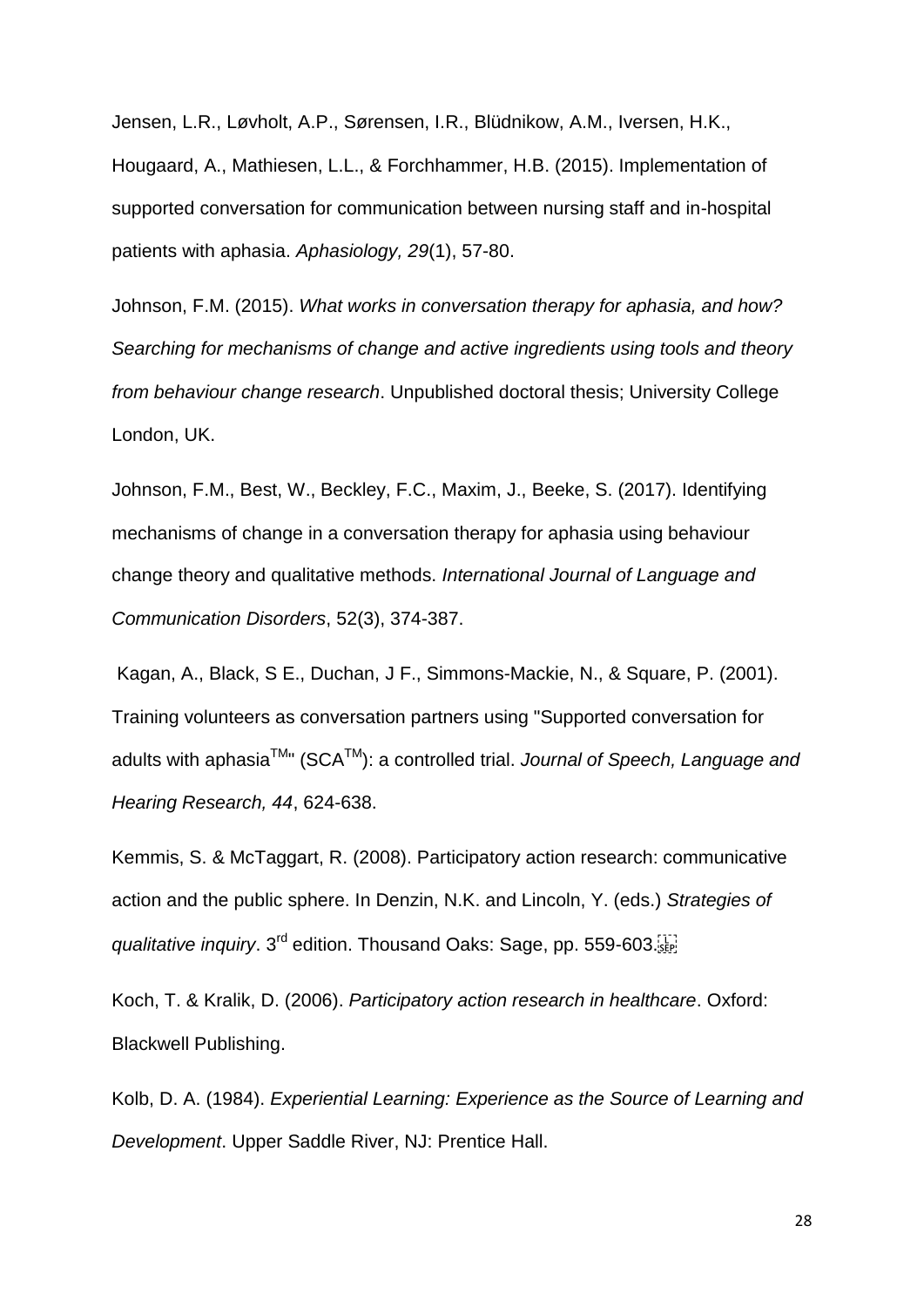Kolb, A. Y., & Kolb, D. A. (2009). The learning way: metacognitive aspects of experiential learning. *Stimulation and Gaming*, 40(3), 297–327.

Kramer-Roy, D. (2015). Using participatory and creative methods to facilitate emancipatory research with people facing multiple disadvantage: a role for health and care professionals. *Disability & Society*, *30*(8), 1207-1224.

Lock, S., sWilkinson, R., & Bryan, K. (2001). Supporting Partners of People With Aphasia in Relationships and Conversation (SPPARC): A Resource Pack (Bicester: Speechmark).

Loft, M. I., Martinsen Woythal, B., Esbensen, B. A., Mathiesen, L. L., Iversen, H. K., & Poulsen, I. (2017a). Call for human contact and support: an interview study exploring patients' experiences with inpatient stroke rehabilitation and their perception of nurses' and nurse assistants' roles and functions. *Disability and Rehabilitation*, 1-9.

Loft, M. I., Poulsen, I., Esbensen, B. A., Iversen, H. K., Mathiesen, L. L., Martinsen, B. (2017b). Nurses' and nurse assistants' beliefs, attitudes and actions related to role and function in an inpatient stroke rehabilitation unit—A qualitative study. *Journal of Clinical Nursing*, 1-10 DOI: 10.1111/jocn.13972

McDonald,C. (2012) Understanding Participatory Action Research: A qualitative research methodology option. *Canadian Journal of Action Research*, Volume 13(2), 34-50.

McMenamin, R., Tierney, E., & McFarlane, A. (2015). Addressing the long term impacts of aphasia: how far does the Conversation Partner Programme go? *Aphasiology*, 29(8), 889-913, DOI: 10.1080/02687038.2015.1004155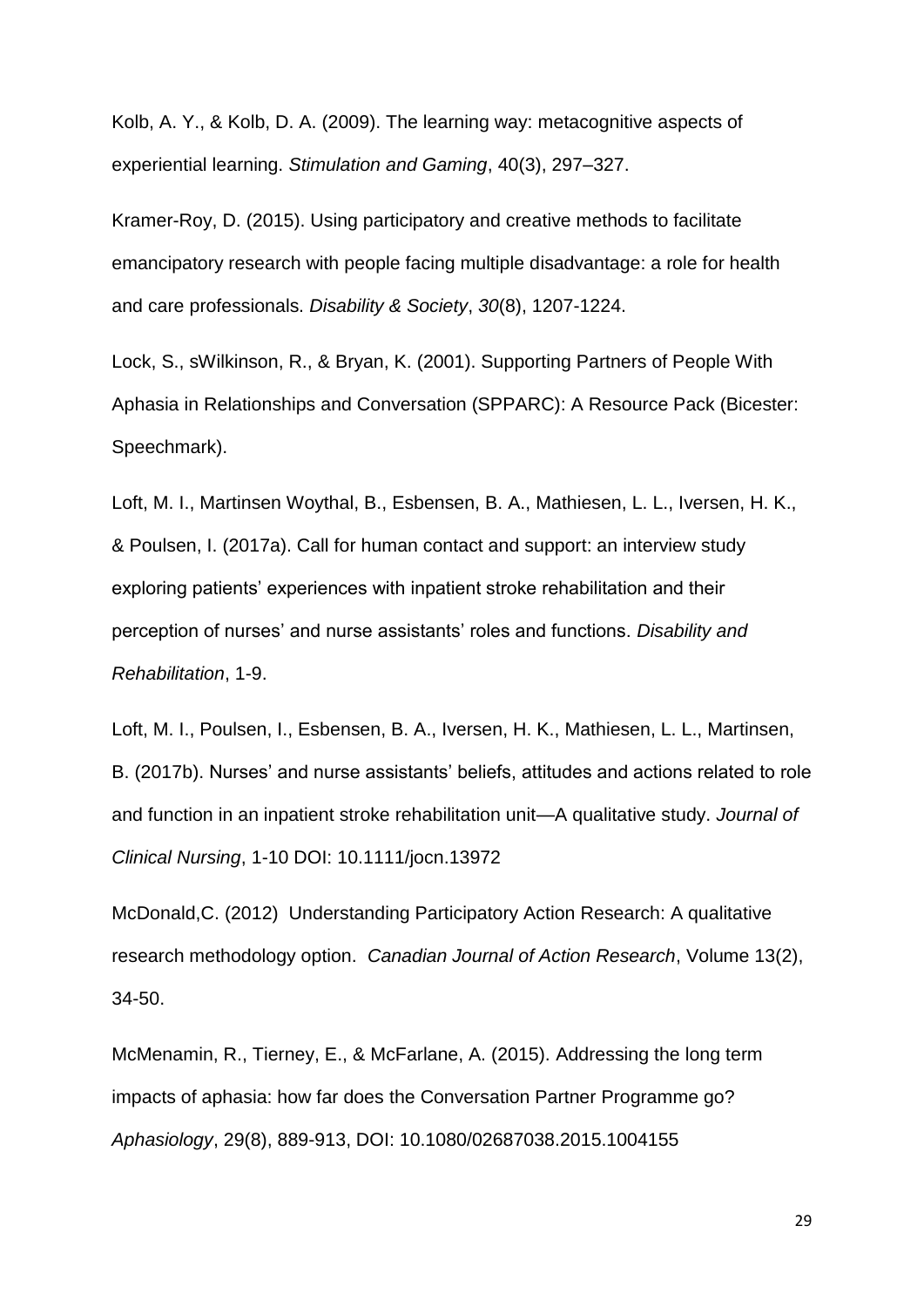McVicker, S., Parr, S., Pound, C., & Duchan, J. (2009). The Communication Partner Scheme: A project to develop long-term, low-cost access to conversation for people living with aphasia. *Aphasiology, 23*(1), 52 - 71.

Pound,C., & Jensen, L. (2018). Humanising communication between nursing staff and patients with aphasia: Potential contributions of the Humanisation Values Framework. *Aphasiology,* this volume

Reason, P. & Bradbury, H. (2006). *The Handbook of Action Research*. London: Sage.

Robert, G. (2013). Participatory action research: using experience-based co-design to improve the quality of healthcare services. In Ziebland, S., Coulter, A., Calabrese, J.D., and Locock, L. (Eds). *Understanding and Using Health Experiences: Improving*  patient care. Oxford Scholarship Online DOI:

10.1093/acprof:oso/9780199665372.001.0001

Simmons-Mackie, N. (this issue). Communication Partner Training in Aphasia: Reflections on Communication Accommodation Theory. *Aphasiology*, XXX

Simmons-Mackie, N.N., Kagan, A., Christie, C.O., Huijbregts, M., McEwen, S., & Willems, J. (2007). Communicative access and decision making for people with aphasia: Implementing sustainable healthcare systems change. *Aphasiology*, 21(1), 39-66.

Sorin-Peters, R. (2003). Viewing couples with aphasia as adult learners: Implications for improving quality of life. *Aphasiology*, 17, 405–416.